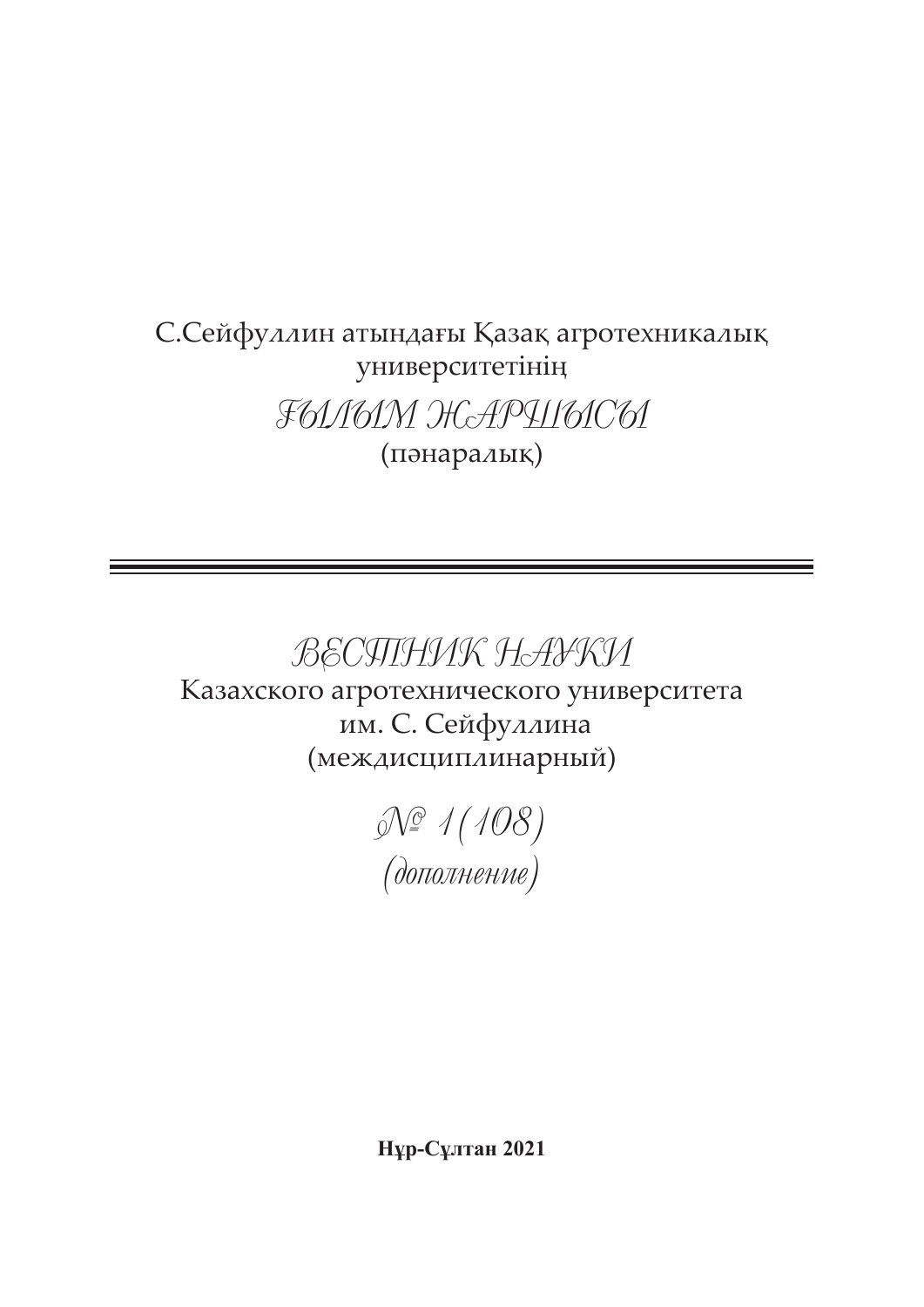#### **Р Е Д А К Ц И Я Л Ы Қ А Л Қ А**

- *М.Т. Мырзабаева –* бас редактор
- *Д.Н. Сарсекова* ауылшаруашылық ғылымдарының докторы, доцент;
- *В.К. Швидченко -* ауылшаруашылық ғылымдарының кандидаты, доцент;
- *С.А. Джатаев -* биология ғылымдарының кандидаты, доцент;
- *А.К. Булашев -* ветеринария ғылымдарының докторы, профессор;
- *С.К. Шауенов а*уылшаруашылық ғылымдарының докторы, (мамандығы. 06.02.04), профессор;
- *А.Е. Усенбаев* ветеринария ғылымдарының кандидаты, доцент;
- *В.С. Киян* РhD, (6D060700- Биология), қауымдастырылған профессор;
- *Д.Т. Конысбаева-* биология ғылымдарының кандидаты, доцент;
- *М.А. Адуов* техника ғылымдарының докторы, профессор;
- *А.Т. Канаев* техника ғылымдарының докторы, профессор;
- *А.К. Абдина* философия ғылымдарының докторы, доцент;
- *Г.Р. Шерьязданова -* саясаттану ғылымдарының кандидаты, доцент;
- *Т.А. Кусаинов* экономика ғылымдарының докторы, профессор.

#### **РЕДАКЦИЯЛЫҚ АЛҚА МҮШЕЛЕРІНІҢ ХАЛЫҚАРАЛЫҚ ҚҰРАМЫ**

*Яцек Цеслик (Jacek Cieślik) -* PhD, AGH ғылым және технологиялар университеті, Польша. Мария Побожняк (Maria Pobozhnyak), ауыл шаруашылығы ғылымдарының докторы, Краков ауылшаруашылық университеті, Польша.

*Кристиан Матиас Бауэр (Christian Matthias Bauer) -* ветеринария ғылымдарының докторы, профессор, Ю. Либих атындағы Гиссен университеті, Германия.

*Рейне Калеви Кортет (Raine Kalevi Kortet) -* PhD докторы, профессор, Шығыс университеті, Финляндия.

*Дуглас Дуэйн Роадс (Douglas Duane Rhoads) -* Ауылшаруашылық және биология ғылымдары, PhD, профессор, Арканзас университеті, АҚШ.

*Вайшля Ольга Борисовна (Vaishlya Olga Borisovna) -* Биология ғылымдарының докторы, Томск мемлекеттік университеті, Ресей.

*Павел Захродник (Paul Zahradnik) -* техника ғылымдарының кандидаты, профессор, Чех техникалық университеті, Чехия.

*Караиванов Димитр Петков (Dimitar Petkov Karaivanov) -* техника ғылымдарының докторы, профессор, Химиялық технологиялар және металлургия университеті, Болгария.

*Ибрагим Бин Че Омар (Ibrahim Bin Che Omar) -* инженерия ғылымдарының докторы, профессор, Малайзиядағы Келантан университеті, Малайзия.

*Сонг Су Лим (Song Soo Lim) -* PhD экономика, Корея университеті, Корея.

*Ху Инь-Ган (Hu Yin-Gang) -* PhD, Өсімдік шаруашылығы және технология, Солтүстік-Батыс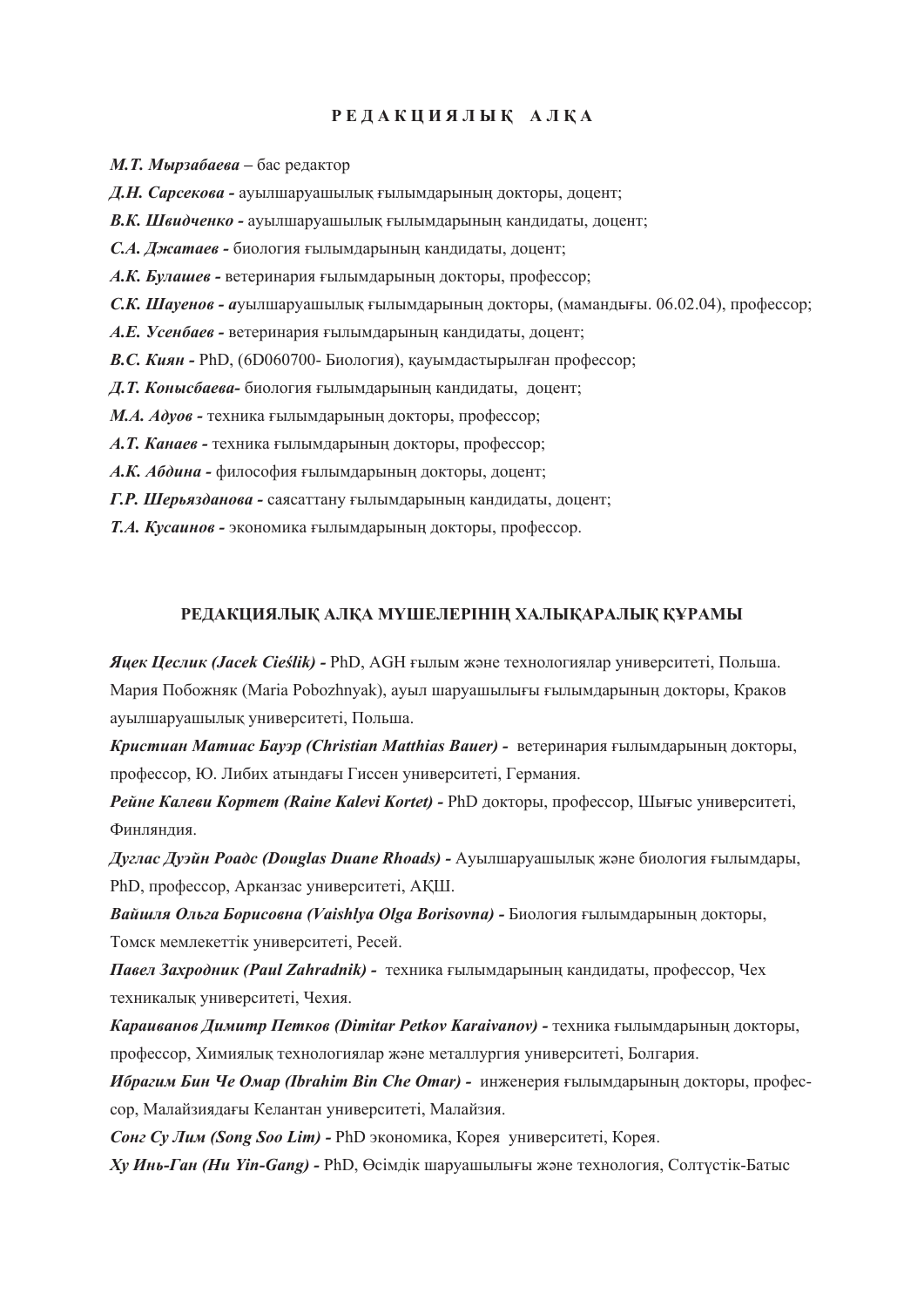ауылшаруашылық және орман шаруашылығы университеті. ҚХР.

*Зураини Закария (Zuraini Zakaria) -* Scopus Author ID: 41262857800, Биология ғылымдарының докторы, Малайзиядағы Путра университеті, Малайзия.

*Бюлент Тургут (Bulent Turgut) -* Асс.профессор, Артвина Чорух университеті (Artvin Çoruh University), Туркия.

*Бу Жигао (Bu Zhigao) -* Харбин ветеринарлық ғылыми-зерттеу институты, ҚХР.

*Жан Жемао (Zhang Zhengmao) -* Солтүстік-Батыс ауыл шаруашылығы және орман шаруашылығы университеті, ҚХР.

ISSN 2710-3757 ISSN 2075-939Х Басылым индексі – 75830

© С.Сейфуллин атындағы Қазақ агротехникалық университеті, 2021.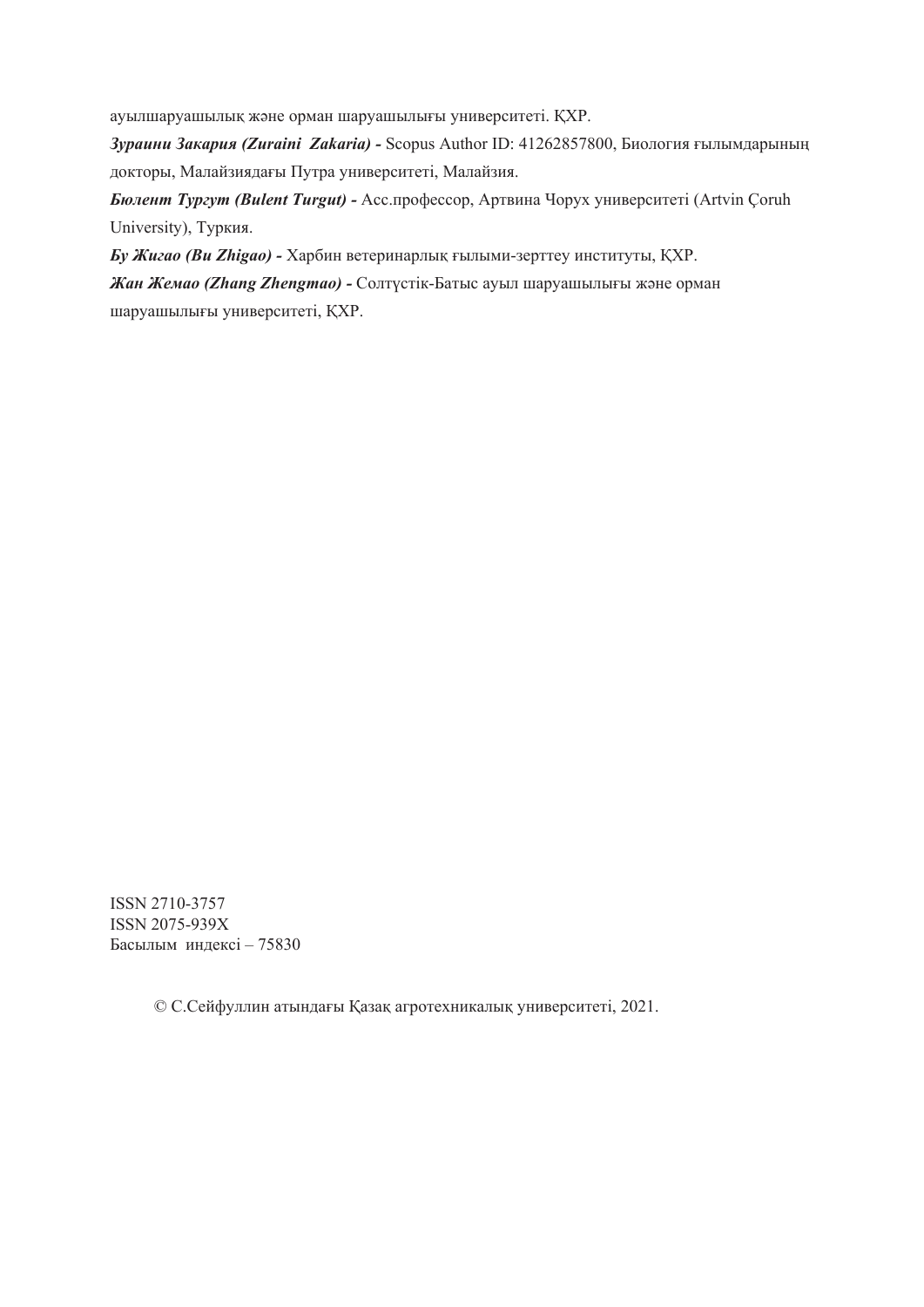ВЕТЕРИНАРЛЫҚ ҒЫЛЫМДАР

**https://doi.org/10.51452/kazatu.2021.1(108).800 УДК 576.8:578.828.11(574)(045)**

#### **BRIEF OVERVIEW OF BOVINE HYPODERMOSIS IN KAZAKHSTAN AND OTHER CENTRAL ASIAN REGIONS - WITH A RECOMMENDATION TO CONTROL THIS PARASITOSIS BY GOVERNMENT SUPPORT**

*Bauer Ch.1,2*

*1Ruedersdorfer Strasse 32, 15566 Schoeneiche bei Berlin, Germany (formerly: Institute of Parasitology, Justus Liebig University Giessen, Germany) 2S. Seifullin Kazakh Agrotechnical University, Nur-Sultan, 010011, Kazakhstan E-mail: bauer.eisern@gmail.com*

#### **Abstract**

Hypodermosis is known to be a parasitosis of cattle having a negative economic impact. Nevertheless, it is still (or again) highly prevalent in Kazakhstan and other Central Asian regions. This is mainly attributable to the restructuring and privatization of animal husbandry after the dissolution of the former Soviet Union that was associated with economic and social problems, some of them still persist in agriculture today.

In view of its negative economic impact, bovine hypodermosis should be controlled by appropriate measures, also by government support and regulations, in order to improve the animal health and the profitability of cattle farming and thus to increase the income of small-holding farmers in particular.

The aim of the present paper is to provide an understanding and background for this recommendation. After a description of related English terms and the life cycle of Hypoderma species, a brief review is given on the occurrence of bovine hypodermosis in Kazakhstan and other Central Asian regions and its economic impact as well as on current options to control and eradicate this parasitosis.

**Keywords:** Hypoderma, hypodermosis, cattle, prevalence, economic impact, control, Kazakhstan, Central Asia.

#### **Introduction**

Bovine hypodermosis had been substantially diminished or even eradicated by appropriate control measures in several west European countries for many years [1,2]. In contrast, this parasitosis is still prevalent in Kazakhstan and other Central Asian regions (see below). The explanation for this can be found in the history of animal husbandry: bovine hypodermosis had been controlled and reduced, but not eradicated, in the former Soviet Union including its Central Asian regions during the last decades of the 20th century [3]. However, after the dissolution of the Soviet Union and the independence of Kazakhstan and other former Soviet republics the agricultural system was restructured and collective farms were privatized in the nineties, resulting in large economic and social problems. Since then, there has been no systematic control of hypodermosis [4].

Currently, the national population of cattle

comprises approximately 7,150,000 heads, including 3,000,000 dairy cows, in Kazakhstan. The vast majority of dairy cows are kept by private households for subsistence (61.6%) and on small farms (31.7%); just 6.7% of the cows are kept on large agricultural enterprises according to the official veterinary census [5]. Small-scale livestock holders are usually poor, e.g., in eastern Kazakhstan [6], and most of them have little, if any, knowledge of useful preventive measures.

Therefore, in view of its negative economic impact (see below), this parasitosis should be controlled with appropriate measures, also by government support and regulations, if possible, in order to improve the animal health and the profitability of cattle farming and thus to increase the income of small farmers in particular.

The aim of the present paper is to provide an understanding and background for this recommendation.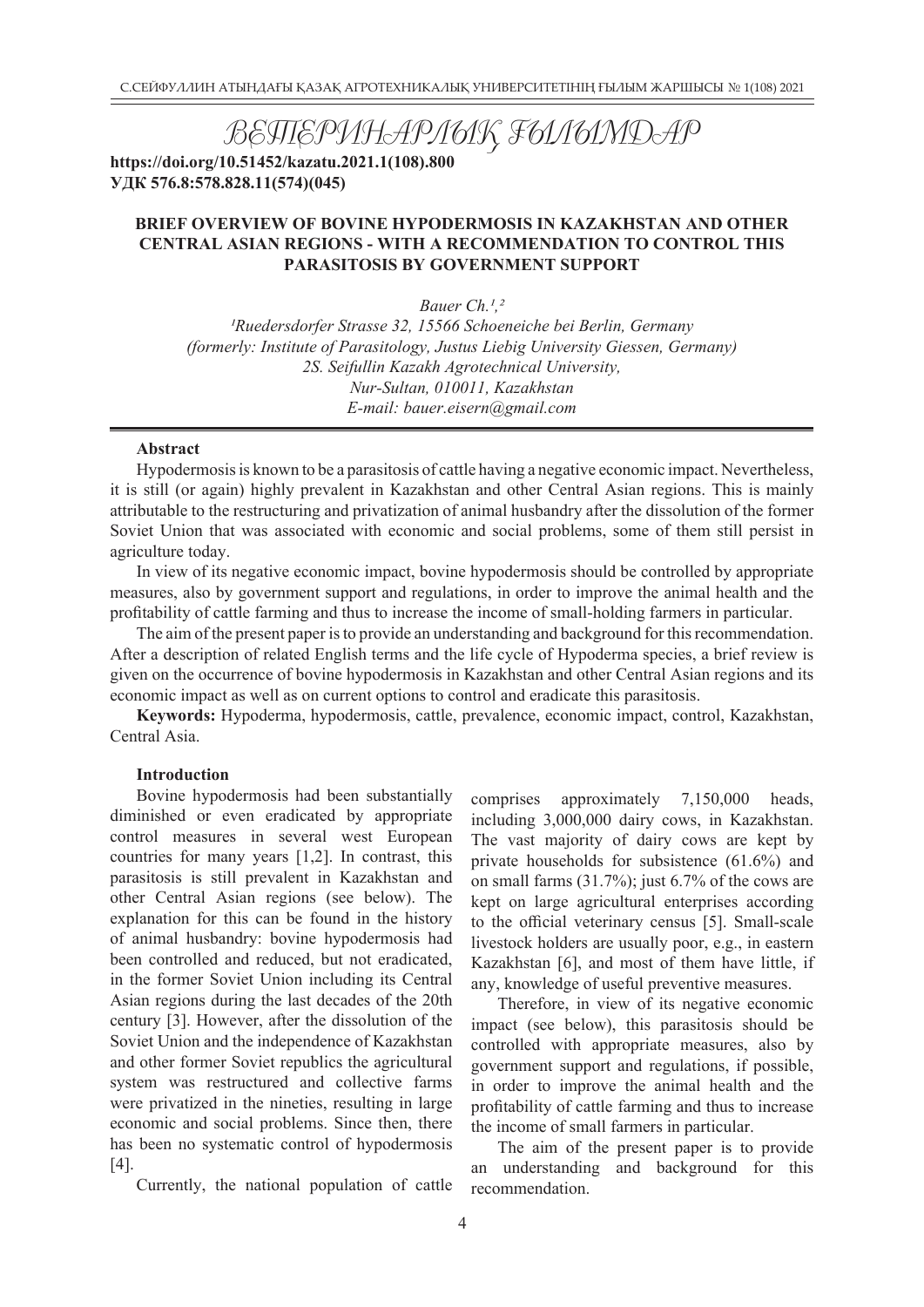After a description of related English terms and the life cycle of Hypoderma species (spp.), a brief review is given on the occurrence of hypodermosis

#### *Hypoderma* **species and terminology**

Hypodermosis is an arthropod infection of domestic and wild ruminants. In cattle and other bovine species (yak, buffalo, and bison) it is caused by larval stages of three Hypoderma spp.:

- H. bovis (Linnaeus, 1758)
- H. lineatum (De Villers, 1789)

• H. sinense (Pleske, 1926), re-described as a valid species in western China [6].

Although these parasites are relatively host-specific and adapted to bovine hosts, few cases had been also reported from sheep and goats

in Kazakhstan and other Central Asian regions and its economic impact as well as on current options to control and eradicate this parasitosis.

[7], horses  $[8,9]$  as well as humans  $[10]$ .

Hypoderma spp. belong to the family Oestridae ("bot flies"). The common English name of bovine Hypoderma spp. is "warble flies" or "cattle grubs". Their adult flies are also known as "gad flies", referring to the escape response of cattle (termed gadding) attacked by these flies, or "heel flies", referring to the defensive behaviour of cattle in kicking up the hind legs against attacking flies (see Fig. 1).



Figure 1 – Historical Dutch postcard by the 'Cattle Grub Control Committee' promoting the control of bovine hypodermosis in the Netherlands, published in the early 1950s. The drawing shows the characteristic defensive behavior of a cow attacked by Hypoderma flies on pasture: escape response (termed gadding) and kicking up the hind legs resulting in the name "gad fly" or "heel fly", respectively (©photo: C. Bauer).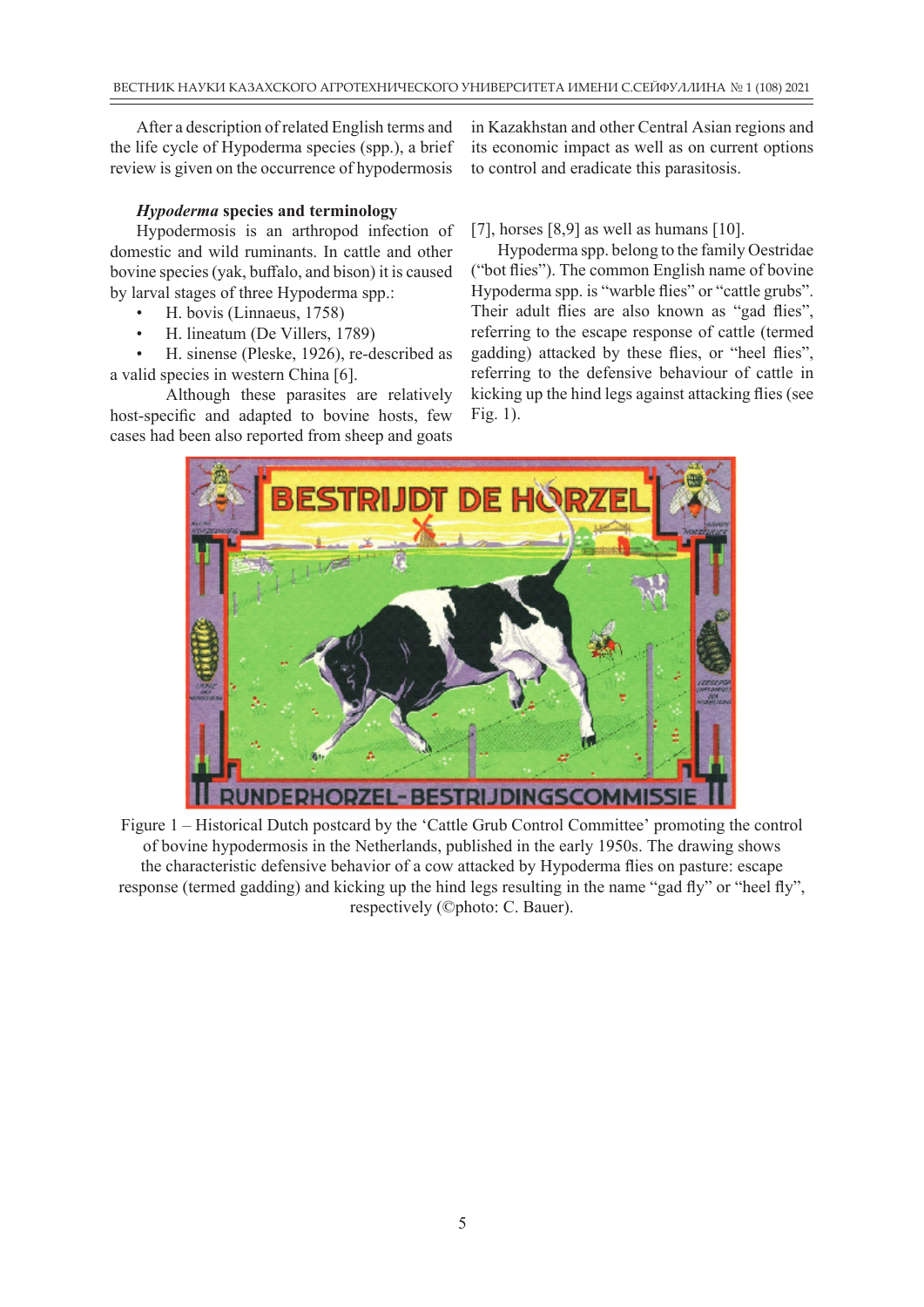

Figure 2 – Second- and third-stage larvae of *Hypoderma bovis* under the skin of a cattle. Inset showing two third-stage larvae; scale bar: 3 cm (©photos: Institute of Parasitology Giessen).

#### **Life cycle of bovine** *Hypoderma* **spp.**

*Hypoderma* spp. have an annual life cycle: Their adult flies have reduced mouthparts and cannot feed. They deposit eggs on the hair of hosts during grazing in summer. First-stage larvae hatch from the eggs within a few days, burrow through the host skin and migrate to the spinal canal (*H. bovis*) or esophagus tissue (*H. lineatum, H. sinense*) for overwintering. In following spring, the larvae reach the subcutaneous tissue of the back and

develop into second and third larval stages (Fig. 2), which form characteristic subcutaneous bumps (**'warbles'**) (Fig. 3).

This larval parasitism is termed **(sub) cutaneous** or **furuncular myiasis** (from ancient Greek: " $\mu\gamma i\alpha$ " = fly). Finally, third-stage larvae emerge from the skin nodules after 1–2 months (Fig. 4) and drop to the ground for pupation [12,13].



Figure 3 – Back of a cow showing several warbles (©photo: C. Bauer).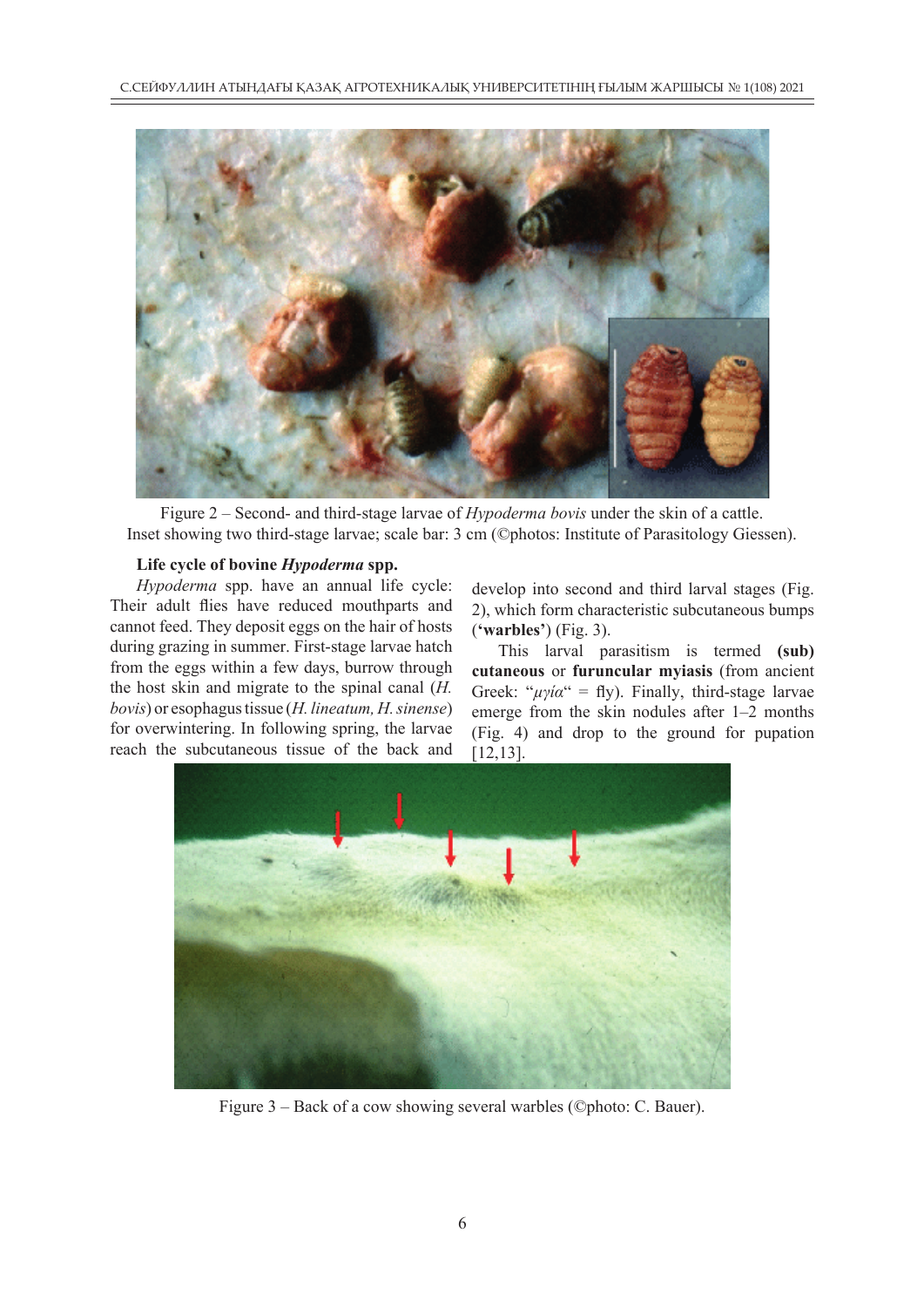

Figure 4 – A third-stage *Hypoderma sp*. larva emerging from the skin nodule in spring (©photo: C. Bauer).

#### **Clinical and economic impact of bovine hypodermosis**

Warbles cause pain and suffering of affected catle that may result, depending on the larval counts, in

a decrease of milk yield,

lack of bodyweight gain and depreciated carcasses,

• as well as in considerable losses of the hide quality (Fig. 5) for the leather industry [14,15].

The total annual losses by hypodermosis in Russia were estimated at 6.5 billion rubles

(approximately 220 million US dollars) at the beginning of the 21st century [3]. The losses on damaged hides in northern China were estimated at 15 million US dollars a year [16].

Last but not least, because the internationally recognized animal welfare standards demand, inter alia, "freedom from pain, injury and disease" [17,18], hypodermosis causing painful warbles is also a problem of animal welfare.



Figure 5 – Cattle hide damaged by Hypoderma sp. larvae (©photo: Institute of Parasitology Giessen).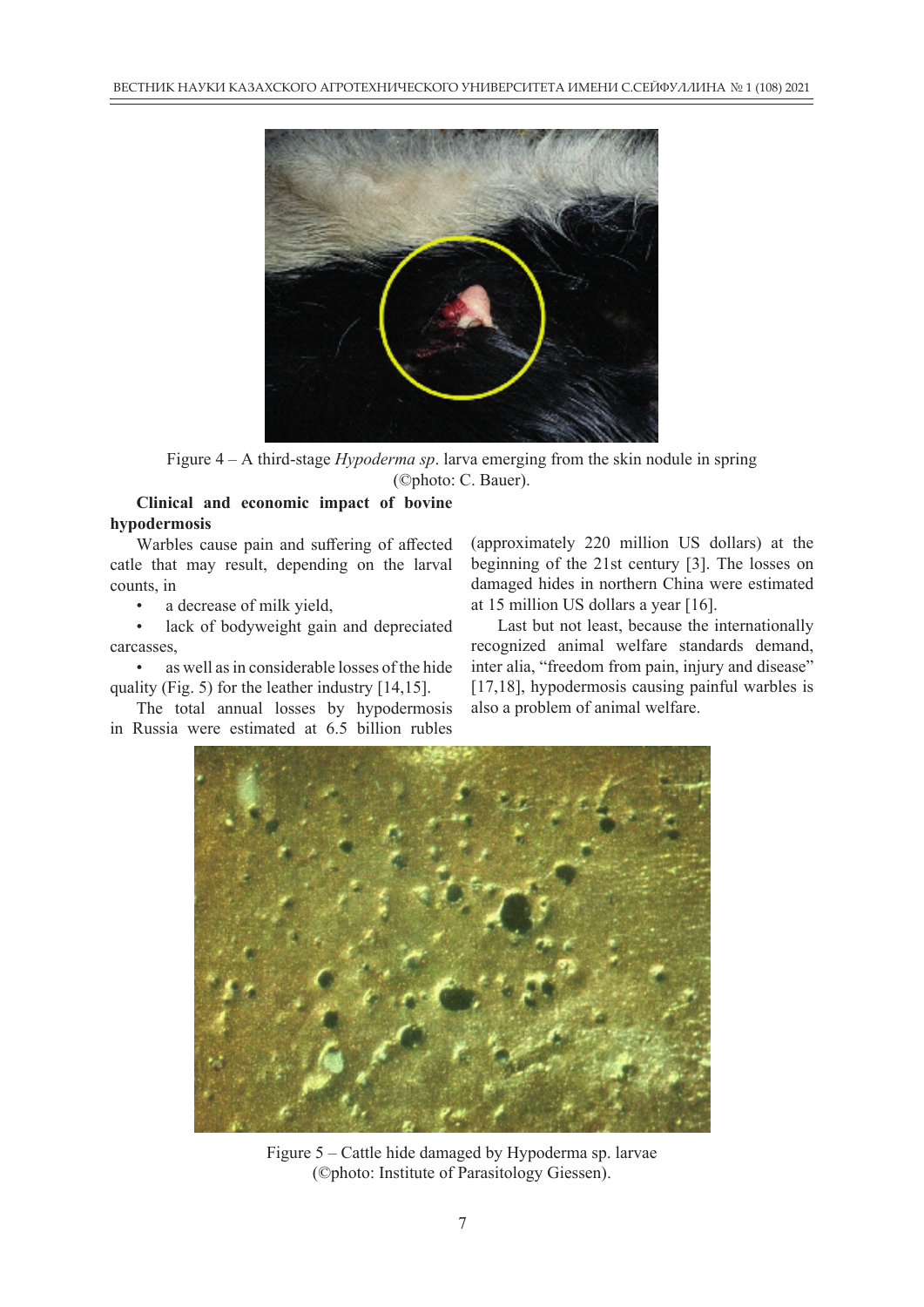#### **Species distribution and prevalence of bovine hypodermosis**

Bovine hypodermosis occurs in the northern hemisphere only [12,19]. H. bovis and H. lineatum are the species found in Kazakhstan [20,21,22,23], Kyrgyzstan [24], Uzbekistan [25], Turkmenistan

[26], and Tajikistan [27]. The third species H. sinense mainly present in yaks occurs in China [7] and was also reported from the former Tajik SSR [28].

Table 1 – Historical and current data on the prevalence of bovine hypodermosis in Kazakhstan and neighboring regions.

| Country<br>- province or region      | Method             | Host<br>species | Study period                              | Prevalence<br>$(\%)1$               | Ref.   |
|--------------------------------------|--------------------|-----------------|-------------------------------------------|-------------------------------------|--------|
| Kazakhstan<br>(former Kazakh SSR)    | Clinical           | Cattle          | 1949-52                                   | 77                                  | $[29]$ |
| - northern steppe zone               | Clinical           | Cattle          | 1979-81                                   | A: $11-25$                          |        |
| $Y: 20 - 30$                         | [20]               |                 |                                           |                                     |        |
| - North Kazakhstan                   | Clinical           | Cattle          | Early 1990s                               | $1 - 35$                            | $[21]$ |
| - North Kazakhstan                   | Clinical           | Cattle          | $2016 - 18$                               | A: 8                                |        |
| Y: 19                                | $\lceil 22 \rceil$ |                 |                                           |                                     |        |
| - East Kazakhstan                    | Clinical           | Cattle          | End of 1970s /<br>beginning of 1980s      | $20 - 30$                           | $[30]$ |
| - East Kazakhstan                    | Clinical           | Cattle          | $2015 - 18$                               | A: 22                               |        |
| Y: 46                                | $[23]$             |                 |                                           |                                     |        |
| - West Kazakhstan                    | Clinical           | Cattle          | 1999                                      | $\approx 100$                       | $[31]$ |
| - eight Kazakh oblasts               | Serology           | Cattle          | Winter 2015/16                            | A: 74                               | $[32]$ |
| Kyrgyzstan                           | Clinical           | Cattle          | $\gamma$                                  | $+$                                 | $[24]$ |
| Uzbekistan                           | Clinical           | Cattle          | 1997-98                                   | 14                                  | $[25]$ |
| Turkmenistan<br>(former Turkmen SSR) | Clinical           | Cattle          | Before 1969                               | $^{+}$                              | $[26]$ |
| Tajikistan (former Tajik SSR)        | Clinical           | Yak             | 1966                                      | A: $50 - 70$<br>$Y: 80 - 90$        | $[28]$ |
| - south Tajikistan                   | Clinical           | Cattle          | Before 2021                               | $11 - 31$                           | $[27]$ |
| Russia<br>- west Siberia, Tyumen     | Clinical           | Cattle          | $2000 - 03$<br>$2004 - 09$<br>$2010 - 12$ | $10 - 22$<br>$0.4 - 4$<br>$0 - 0.1$ | $[33]$ |
| Altai Republic<br>- Kemerovo oblast  | Clinical           | Cattle          | 1993-2003                                 | 47<br>73                            | $[34]$ |
| China<br>- Xinyang province          | Serology           | Cattle,<br>yak  | $2001 - 02$                               | 52                                  | $[35]$ |

<sup>1</sup>A: adult animals ( $>2$  years old); Y: young animals ( $\leq$  years old); + occurring.

The available literature provides only imprecise and difficult to compare data on the prevalence (extensity) of the bovine hypodermosis in Central Asian regions. Reasons for this are that the studies were regionally limited or performed in few herds only, were from earlier periods of time only, or detailed information on sampling criteria, age of the animals examined and examination method used was missing. Obviously, there were no province-wide or nationwide surveys to estimate the prevalence of *Hypoderma* infection. Nevertheless, the available data strongly show that the hypodermosis is still (or already again) **widespread and common** in Kazakhstan and most other Central Asian regions (Table 1).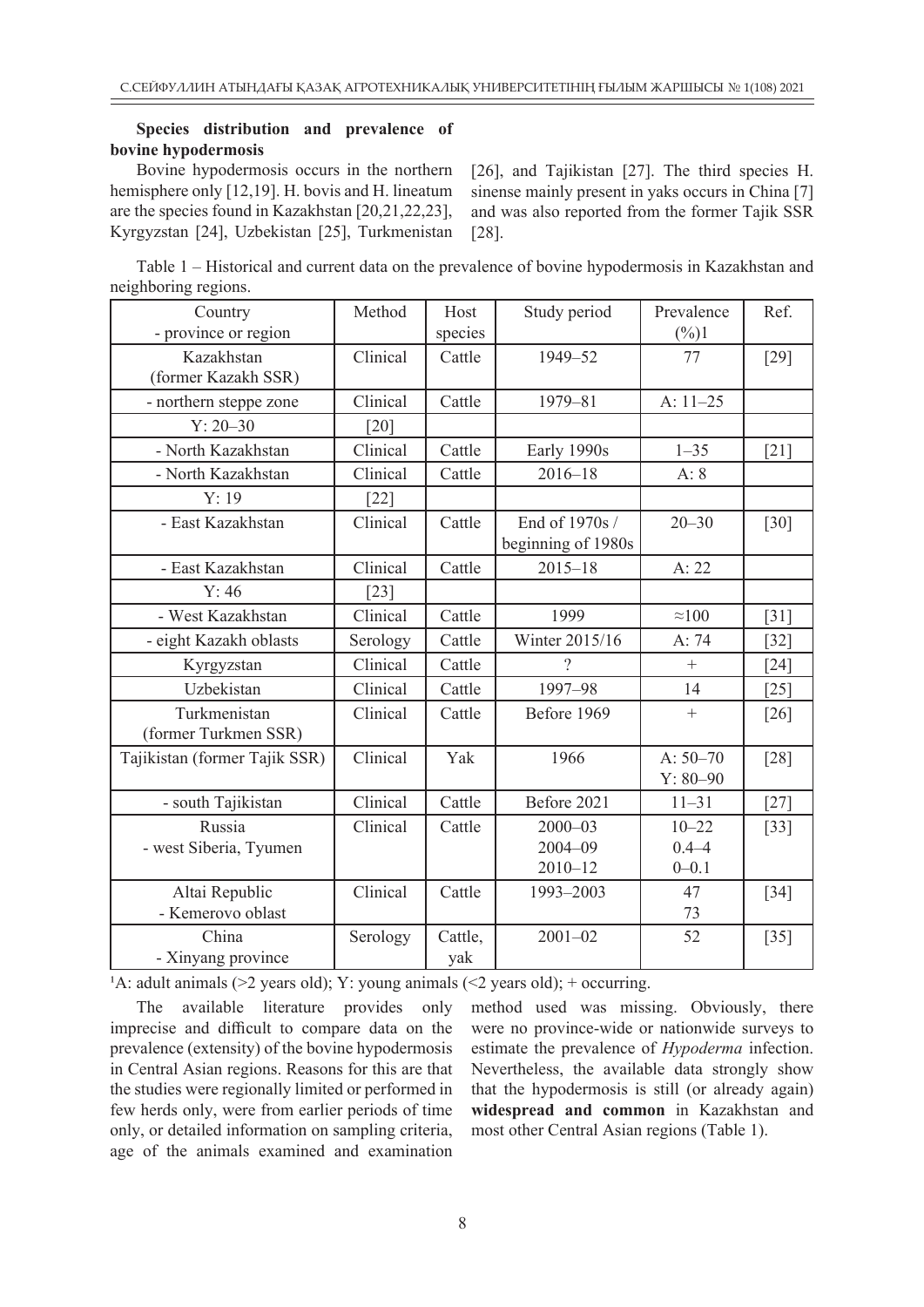#### **First-choice compounds against** *Hypoderma*  **larvae**

 The first-choice compounds for the treatment of *Hypoderma-infected* cattle and yaks are currently **macrocyclic lactones**, such as ivermectin [36,37,38], doramectin [39,40], eprinomectin [41], and moxidectin [42,43], which have a nearly 100% efficacy against *Hypoderma*  first-stage larvae. Depending on the formulation of the drug, they are applied either subcutaneously at a dose of 200 µg/kg bodyweight (bwt.) or

#### **Recommendations for a strategic control of bovine hypodermosis**

Bovine hypodermosis can be successfully controlled and **eradicated from an area**, in principle [1,2]. This is also shown by recent examples from the Russian Federation [3,38,46] and China [47], where the prevalence had been reduced by government monitored and promoted control measures and several years of the consistent use of appropriate antiparasitic drugs.

Guidelines for launching a *Hypoderma*  eradication program can be read in the final report on the European cooperation 'Improvements in the control methods for warble fly in livestock' [47].

In endemic regions one treatment with a macrocyclic lactone should be given to all cattle or yaks **in late October or November** (but not later, e.g. [48]) to kill the first-stage *Hypoderma* larvae and therefore to protect the animals from pain and suffering and to prevent economic losses.

When such a hypodermosis control is mandatory (as in France) or can be coordinated on a regional or national level, and when the mentioned compounds are strictly used for **all (!) bovines** that were grazed in summer **on all (!) farms of a region,** the eradication of hypodermosis is possible within a few years [1,2].

In Canada, a *Hypoderma* control program, being supported by the government, was found to have a high benefit-cost ratio estimated at  $11-17:1$ [14].

Unfortunately, in Kazakhstan and other Central Asian countries the hypodermosis treatment is not mandatory but the farmers' initiative until now. Therefore, only a few farmers usually take an interest to control this disease, even if the parasites reduce the profit per animal. An eradication will **not** be achievable in such a situation. This is

pour-on at a dose of 500 µg/kg bwt. An excellent efficacy against *Hypoderma* larvae has been also documented for the long-acting injection formulations of ivermectin ('Ivomec® Gold' [44]) and eprinomectin ('Longrange®' [45]).

In contrast, synthetic pyrethroids given as repellents are **not** sufficiently effective to protect cattle from *Hypoderma* flies and their egg deposition in summer [33].

because re-infections in cattle herds can occur by a few untreated animals on the respective farm remaining the reservoir of the parasite and/or by recently purchased animals from other farms that are infected with *Hypoderma* larvae.

Any hypodermosis focus may spread very rapidly as an older example from Ireland shows: this country was *Hypoderma* free until 1982, when 32 infected cattle on 7 farms were detected. Unfortunately, no treatment was applied because of the 'low prevalence'. However, a survey done in spring 1985 presented that in the meanwhile more than 2,200 cattle from 312 farms were affected [1]. Therefore, efforts should be made that an appropriate hypodermosis control program will become **mandatory** in Central Asian regions for the benefit of both cattle and farmers.

A **very cost-saving** and proven method of the treatment against Hypoderma first-stage larvae is the autumn (!) application of a **'microdose' of ivermectin:** 2 μg/kg bwt. subcutaneously (1/100 of the normal dose) that is 0.1 ml of the 1% injection solution to cattle or yaks regardless of bodyweight, or 2.5 μg/kg bwt. pour-on (2.5 ml of the 0.5% pour-on solution per head regardless of bodyweight) [1,2,49]. Similarly, a **'minidose' of eprinomectin** of 50 μg/kg bwt. pour-on was reported to be as effective as the approved dose of 500 μg/kg bwt. pour-on [50]. (It should be emphasized that micro - or minidoses have **not**  any sufficient efficacy against other arthropod or nematode infections.) Unlike ivermectin, moxidectin given at a microdose (1 mg per head regardless of bodyweight) is not sufficiently effective against *Hypoderma* larvae [43].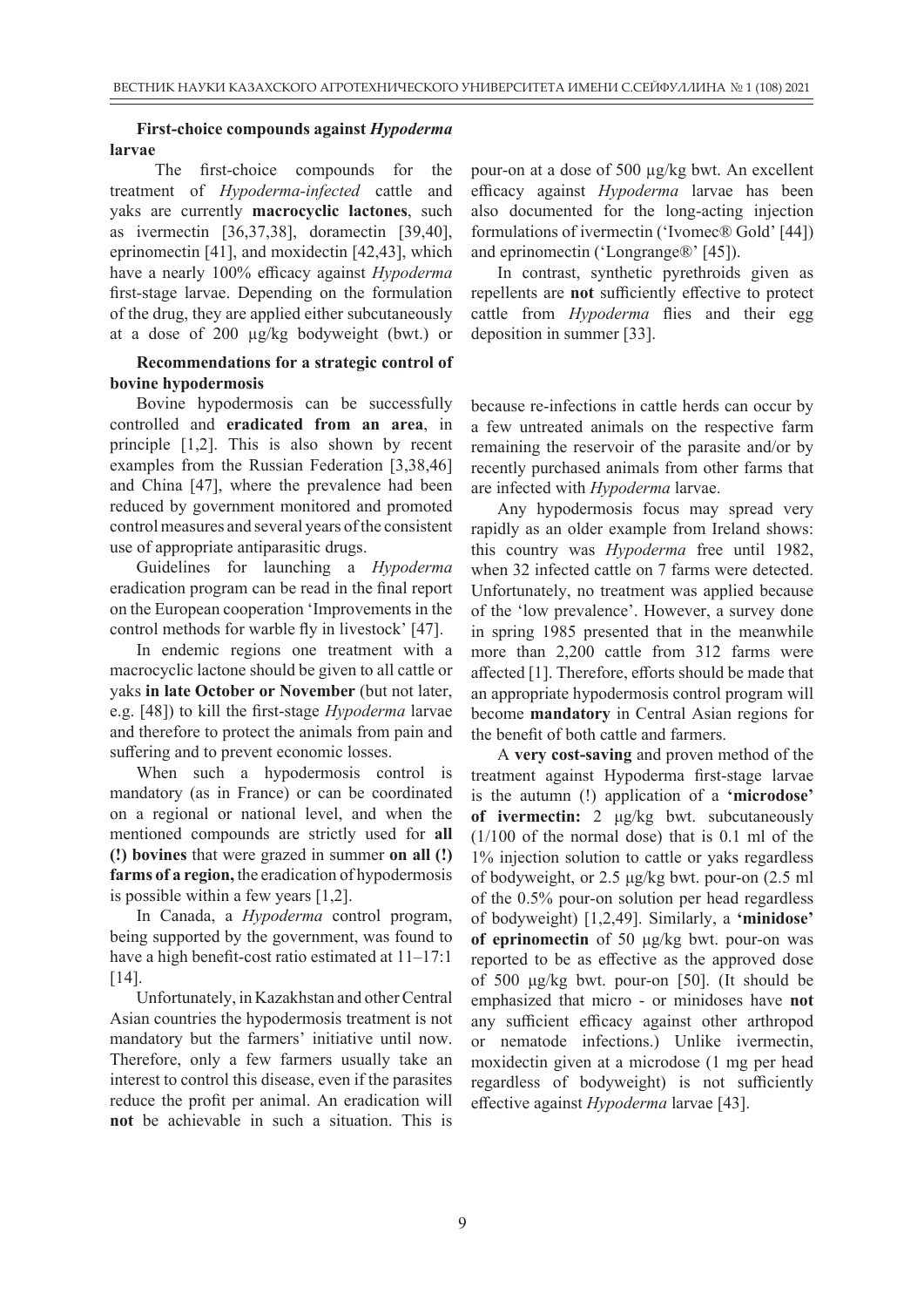#### **Conclusion**

Given the widespread occurrence and the negative economic impact of hypodermosis, province-wide campaigns should be initiated and supported by the government and respective authorities in Kazakhstan and elsewhere in Central

Asia to eradicate this parasitosis by appropriate control measures. This aims to improve the health and performance of cattle and to increase the economic income of the farmers.

#### **References**

1 Boulard C. Durably controlling bovine hypodermosis. // Vet. Res. – 2002. – V. 33. – P. 455– 464.

Boulard C., Alvinerie M., Argente G., et al. A successful, sustainable and low cost controlprogramme for bovine hypodermosis in France. // Vet. Parasitol. – 2008. – V. 158. – P. 1–10.

3 Glazunova A.A., Kustikova O.V., Lunina D.A., Ilyasov P.V. Гиподерматоз крупного рогатого скота, диагностика, лечение и профилактика - обзор (Bovine hypodermatosis: diagnosis, treatment and prevention - review). // Russian J. Parasitol.  $-2019$ .  $- V. 13(4)$ .  $- P. 83-90$ .

4 Baizhanov M., Berkinbay O. Hypodermosis of domestic and wild animals of Kazakhstan. // Chin. J. Vet. Parasitol. – 2004. – V. 12. – P. 80–81.

5 Ministry of National Economy of the Republic of Kazakhstan Committee on Statistics (Kazakh version).  $-2019$ . (www.stat.gov.kz).

6 Hauck M., Artykbaeva G.T., Zozulya T.N., et al. Pastoral livestock husbandry and rural livelihoods in the forest-steppe of east Kazakhstan. // J. Arid. Environ. – 2016. – V. 133. – 102e111.

7 Otranto D., Traversa D., Colwell D.D., et al. A third species of Hypoderma (Diptera: Oestridae) affecting cattle and yaks in China: molecular and morphological evidence. // J. Parasitol. – 2004. – V.  $90. - P. 958 - 965.$ 

8 Rastegaev Ju.M. O паразитировании Hypoderma bоvis De Geer у овец и коз в западной Сибири (On parasitism of Hypoderma bovis De Geer in sheep and goats of West Siberia). // Parazitologiya.  $-1972. - V. 6(6)$ .  $- P. 531-533.$ 

9 Rastegaev Ju.M. O паразитировании Hypoderma bоvis De Geer на лошадях в западной Сибири (Hypoderma bovis De Geer parasitization of horses in west Siberia). // Parazitologiya. – 1973. – V.  $7(6)$ . – P. 552–553.

10 Hadlow W.J., Ward J.K., Krinsky W.L. Intracranial myiasis by Hypoderma bovis (Linnaeus) in a horse. // Cornell Vet. – 1977. – V. 67. – P. 272-281.

11 Rappelli P., Varcasia A., Vargiu A., Scala A. Case report: first report of autochthonous human cutaneous myiasis caused by Hypoderma lineatum in Europe.  $//$  Am. J. Trop. Med. Hyg.  $-2018$ .  $-V$ . 99. – P. 618–619.

12 Colwell D.D., Hall M.J.R., Scholl P.J. A synopsis of the biology, hosts, distribution, disease significance and management of the genera. In: Colwell D.D., Hall M.J.R., Scholl P.J. (Eds.) The Oestrid Flies: Biology, Host-Parasite Relationships, Impact and Management. – Wallingford: CABI Publ. – 2006. – P. 220–305.

13 Otranto D., Paradies P., Testini G., et al. First description of the endogenous life cycle of Hypoderma sinense affecting yaks and cattle in China.  $//$  Med. Vet. Entomol.  $- 2006. - V. 20. - P.$ 325–328.

14 Klein, K.K., Jetter, F.P. Economic benefits from the Alberta warble control program. // Can. J. Agric. Econ. – 1987. – V. 35. – P. 289–303.

15 Tarry D.W. Biology, economic effects and early efforts to eradicate Hypoderma. In: Boulard C., Sol J., Pithan K. et al. (Eds.) Improvement in the Control Methods for Warble Fly in Livestock (COST 811). – Brussels: Commission of the European Communities. – 1998. – P. 13–17.

16 Yin H., Ma M., Yuan G., et. al. Hypodermosis in China. // J. Anim. Vet. Adv. – 2003. – V. 2. – P. 179–183.

17 OIE Terrestrial Animal Health Code. Section 7. Animal welfare. – 2019. – www.oie.int/index. php?id=169&L=0&htmfile=titre\_1.7.htm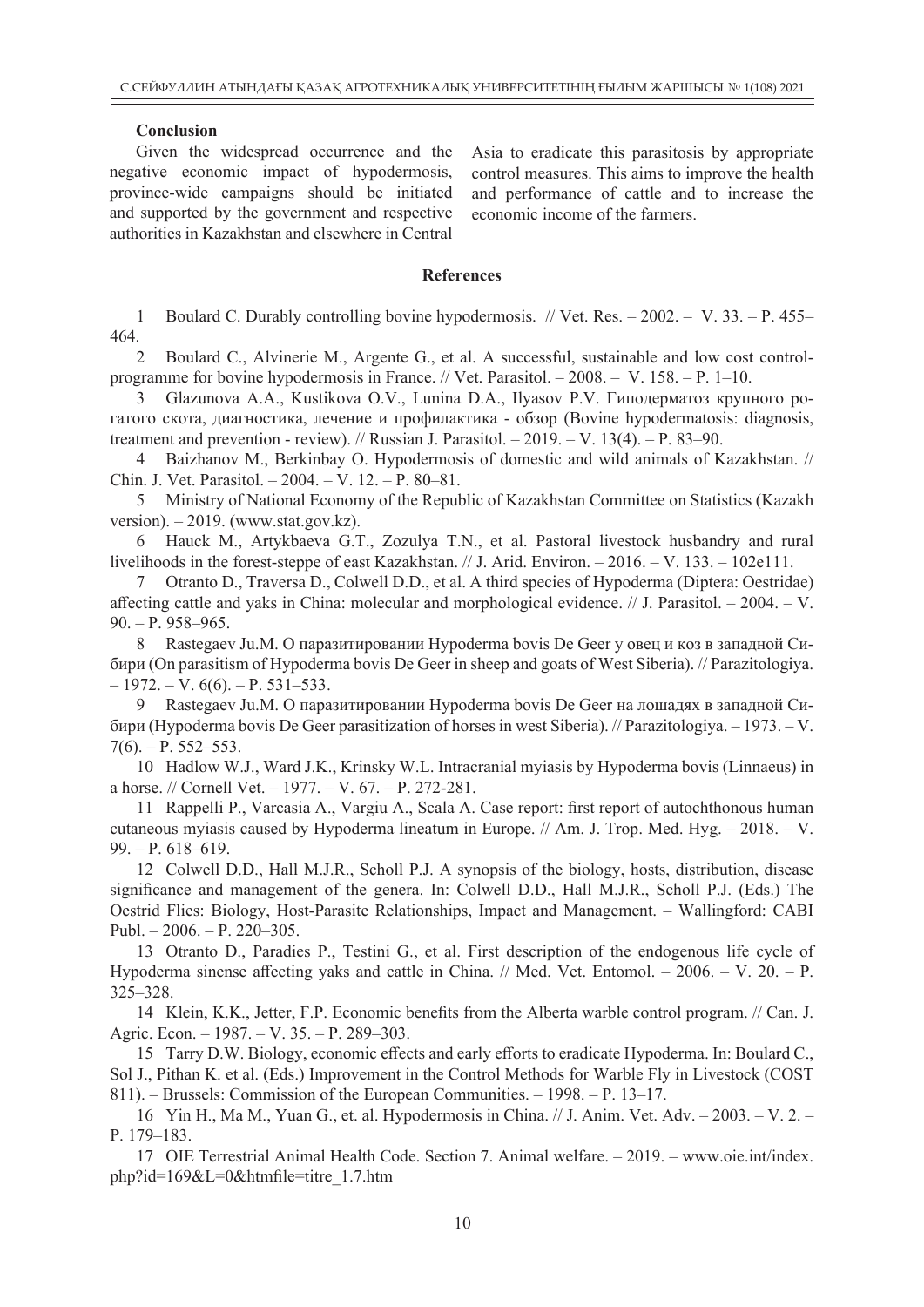18 Webster, J. Animal welfare: freedoms, dominions and a life worth living. // Animals. – 2016. – V.  $6. - 35$ .

19 Ahmed H., Afzal M.S., Mobeen M., Simsek S. An overview on different aspects of hypodermosis: Current status and future prospects. // Acta Tropica. – 2016. – V. 162. – P. 35–45.

20 Somov S.A. Особенности экологии подкожных оводов в степной зоне Казахстана и сроки борьбы с ними (Ecology of ox warble flies in the Kazakhstan steppes and measures for controlling them). Veterinarnaya entomologiya i arakhnologiya. – Moscow: Kolos Publ. – 1983. – P. 18–23.

21 Yamov V.Z. К эпизоотологии гиподерматоза на Урале и в Сибири (On the epizootology of hypodermatosis in the Urals and Siberia). // Tezisy dokladov III-yey Vsesoyuznoy konferentsii po epizootologii (Abstracts of the 3rd All-Union Conference on Epizootology). – Novosibirsk. – 1991. – P. 211–212.

22 Okunev A.M. Особенности развития подкожных оводов крупного рогатого скота в районе Северного Казахстана (Specific features of subcutaneous warble fly development in cattle in Northern Kazakhstan). // Molochnokhozyaystvennyy vestnik (Dairy Newsletter). – 2019. – No. 4 (36). – P. 94– 102.

23 Ikimbayeva N.A., Duyssembaev S.T., Shabdarbayeva G.S. Dissemination of the hypodermatosis of cattle in different natural and climatic regions of the East Kazakhstan region. // Proc. 7th Int. Sci. Conf. "Scientific Achievements of the Third Millennium", Part 1. LJournal, San Francisco. – 2018. – P. 44–49.

24 Tulobaev A., Aldaiarov N., Jumakanova Z., et al. Information on traditional veterinary knowledge of Kyrgyz people. // Manas J. Agric. Vet. Life Sci.  $-2016$ .  $- V$ . 6(2).  $- P$ . 29-35.

25 Rasulov I.H., Askarkhodjaeva K., Kuchbaev A.E. Seasonal dynamics of the migration of Hypoderma lineatum and Hypoderma bovis larvae in Uzbekistan. // Chin. J. Vet. Parasitol. – 2004. – V. 12. – P. 73–75.

26 Dzhummiev Kh. (Biology of Hypoderma bovis and Hypoderma lineata at the Murgab oasis, Turkmenia.) // Izvestiya Akademii Nauk Turkmenskoi SSR, Seriya Biologicheskikh Nauk. – 1969. – No. 2. – P. 90–93.

27 Sodatkhonova D.A., Khudoidodov B.I., Razikov Sh.Sh. Гиподерматоз крупного рогатого скота в южном Tаджикистане (Cattle hypodermatosis in south Tajikistan). // Teoriya i Praktika Bor'by s Parazitarnymi Boleznyami. – 2021. – V. 22. – P. 494–498.

28 Breyev K.A., Baratov Sh.B. О подкожном оводе яков Памира (On the warbly fly of Pamirian yaks). // Parazitologiya. – 1970. – V. 4 (3). – P. 241–249.

29 Rudenko P.A. Опыт боръбы с кожным оводом в Казахстане. (Experiment of the control of warble fly in Kazakhstan). // Veterinariya. – 1957. – V. 34(1). – P. 40–43.

30 Kunichkin G.I. Опыт борьбы с гиподерматозом кр. рог. скота в Восточно-Казахстанской области (Experience in the control of hypodermatosis in cattle in the province of East Kazakhstan). // Voprosy vet. parazitologii (Issues of veterinary parasitology). – Alma-Ata. – 1982. – P. 69–78.

31 Almukhanov S.G. Эффективность препаратов авермектинового ряда против экто- и эндопаразитов жвачных (Efficiency of avermectin preparations against ecto- and endoparasites in ruminants). // Cand. biol. thesis, West Kazakh Agro University Uralsk. – 1999. – URL: http://earthpapers. net/effektivnost-preparatov-avermektinovogo-ryada-protiv-ekto-i-endoparazitov-zhvachnyh

32 Bauer C., Kuibagarov M., Lider L., Karibaev T. Seroprevalence of bovine hypodermosis in Kazakhstan. // Proc. Meet. "Parasitologie und parasitäre Krankheiten", Dtsch. Veterinärmed. Ges., Hannover, Germany. – 2017. – P. 116.

33 Nikonov A.A., Glazunova L.A., Siben A.N. Формирование эпизоотической ситуации по гиподерматозу крупного рогатого скота в Тюменской области и оценка факторов, влияющих на уровень заболеваемости животных (Formation of the epizootic situation for hypodermatosis in cattle in the Tyumen region and evaluation of factors affecting the animal morbidity). // Modern Problems of Science and Education, no. 3 – 2013. – URL: www.science-education.ru/ru/article/view?id=9570

34 Saitov V.R. Арахноэнтомозы крупного рогатого скота горных районов Юга Западной Сибири (Arachno-entomological fauna of cattle in the mountainous areas of South Western Siberia). // Cand. med. vet. thesis, Gorno-Altaysk Scientific Res. Institute of Agriculture. – 2005. – URL: http://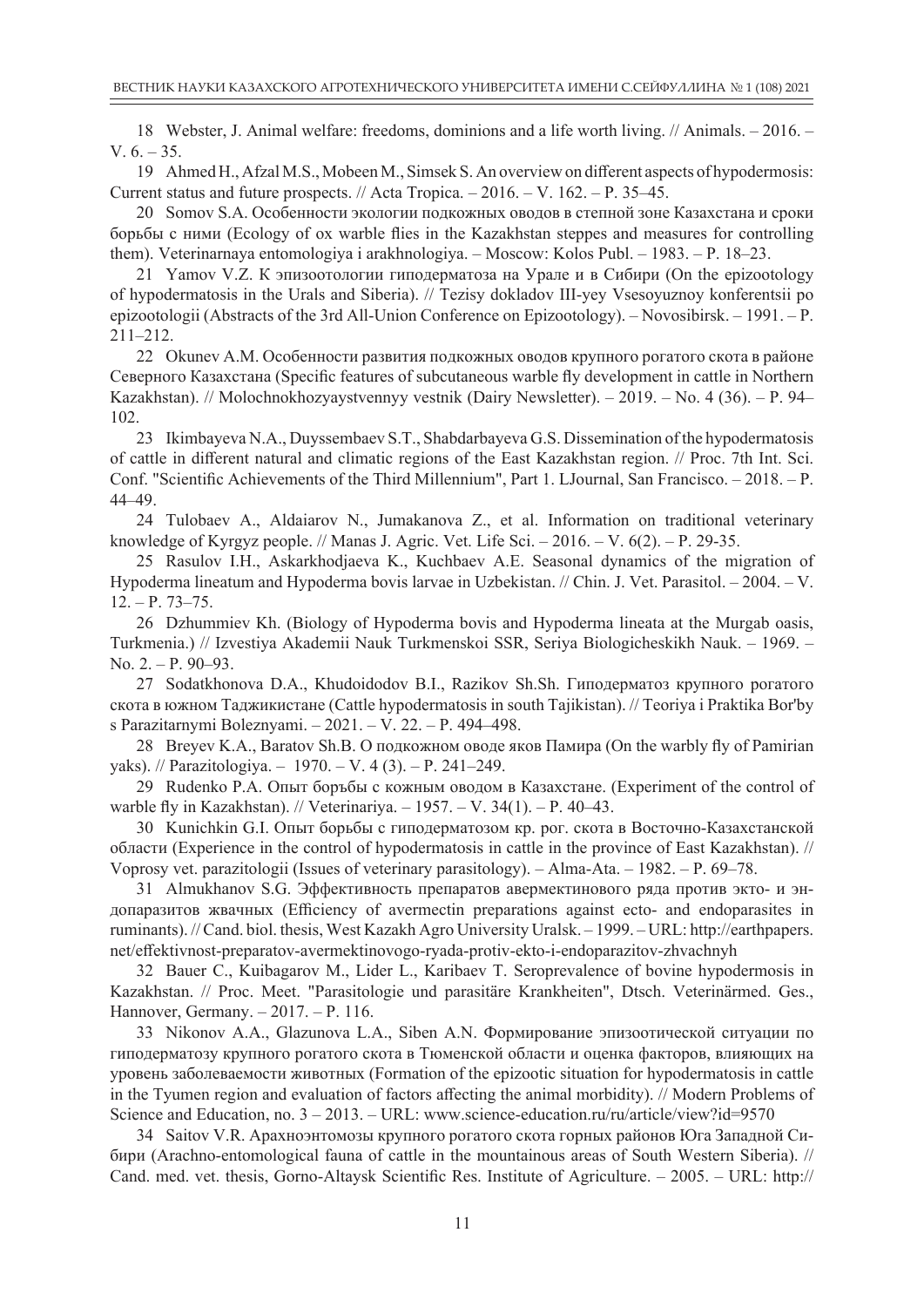earthpapers.net/arahnoentomozy-krupnogo-rogatogo-skota-gornyh-rayonov-yuga-zapadnoy-sibiri-1

35 Guan G., Luo J., Ma M., et al. Sero-epidemiological surveillance of hypodermosis in yaks and cattle in north China by ELISA. // Vet. Parasitol. – 2005. – V. 129. – P. 133–137.

36 Panadero R., Lopez C., Paz A., et al. Dynamics of the antibody response in cattle infested by Hypoderma (Diptera: Oestridae) after a treatment with injectable and pour-on ivermectin. // J. Med. Entomol. – 2001. – V. 38. – P. 603–605.

37 Colwell D.D., Jacobsen J.A. Persistent activity of topical ivermectin against artificial infestations with Hypoderma lineatum (Diptera: Oestridae). // Vet. Parasitol. – 2002. – V. 105. – P. 247–256.

38 Li W., Fu Y., Duo H., et al. An epidemiological study of Hypoderma infection and control using ivermectin in yaks in Qinghai province, China. // J. Vet. Med. Sci. – 2014. – V. 76. – P. 83–188.

39 Lloyd J.E., Kumar R., Waggoner J.W., et al. Doramectin systemic activity against cattle grubs, Hypoderma lineatum and H. bovis (Diptera: Oestridae), and cattle lice, Bovicola bovis (Mallophaga: Trichodectidae), Linognathus vituli and Solenopotes capillatus (Anoplura: Linognathidae), and Haematopinus eurysternus (Anoplura: Haematopinidae), in Wyoming. // Vet. Parasitol. – 1996. – V. 63. – P. 307–317.

40 Rooney K.A., Illyes E.F., Sunderland S.J., et al. Efficacy of a pour-on formulation of doramectin against lice, mites, and grubs of cattle. // Am. J. Vet. Res.  $-$  1999. V. 60.  $-$  P. 402–404.

41 Holste J.E., Colwell D.D., Kumar R., et al. Efficacy of eprinomectin against Hypoderma spp. in cattle. // Am. J. Vet. Res. – 1998. – V. 59. – P. 56–58.

42 Boulard C., Banting A.deL., Cardinaud B. Activity of moxidectin 1% injectable solution against first instar Hypoderma spp. in cattle and effects on antibody kinetics. // Vet. Parasitol. – 1998. – V. 77.  $- P. 205 - 210.$ 

43 Otranto D., Lia R.P., Agostini A., et al. Efficacy of moxidectin injectable and pour-on formulations in a pilot control program against bovine hypodermosis in Southern Italy. // Prev. Vet. Med. – 2005. – V. 69. – P. 153–159.

44 Otranto D., Johnson G., Syvrud K., et al. Treatment and control of bovine hypodermosis with ivermectin long-acting injection (Ivomec® Gold). // Parasites & Vectors.  $-2016$ . – V. 9. – P. 551.

45 Rehbein S., Holste J.E., Smith L.L., et al. The efficacy of eprinomectin extended-release injection against Hypoderma spp. (Diptera: Oestridae) in cattle. // Vet. Parasitol. – 2013. – V. 192. – P. 353–358.

46 Fayenova Y.R. Эпизоотологический мониторинг за гиподерматозом крупного рогатого скота за 2015–2019 гг (Epizootological monitoring of bovine hypodermatosis in 2015–2019). // Russian J. Parasitol. – 2020. – V. 14(2). – P. 68–75.

47 O'Brien D.J., Argente G., Sol J., et al. Guidelines for launching an eradication scheme for hypodermosis. In: Boulard C., Sol J., Pithan K. et al. (Eds.) Improvement in the Control Methods for Warble Fly in Livestock (COST 811). – Brussels: Commission of the European Communities. – 1998.  $- P. 83 - 85.$ 

48 Li W., Nasu T., Ma Y., et al. Migration of warble fly larvae in the yak and optimum timing of ivermectin treatment. // J. Vet. Med. Sci. – 2014. – V. 66. – P. 891–892.

49 Ma M., Guan G., Lu B., et al. Efficacy of different dosages of ivermectin injectable against the Hypoderma spp. in yaks. // Vet. Parasitol. – 2003. – V. 117. – P. 147–151.

50 Rambozzi L., Rimella R., Curcio A., et al. Field efficacy of minidosed eprinomectin against Hypoderma spp. in dairy cattle. // Vet. Parasitol. – 2006. – V. 135. – P. 89–91.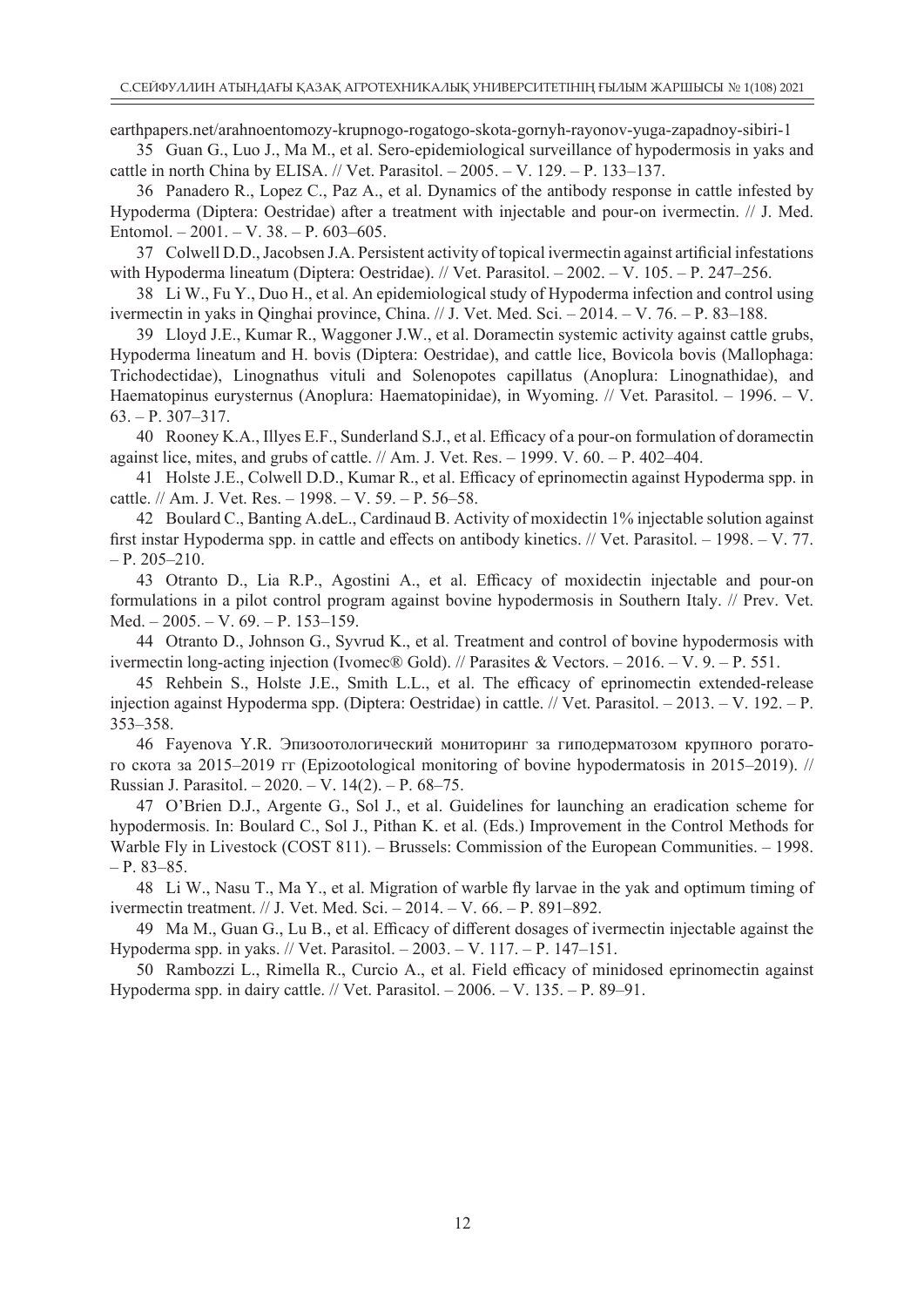#### **ҚАЗАҚСТАНДА ЖӘНЕ ОРТАЛЫҚ АЗИЯНЫҢ БАСҚА АЙМАҚТАРЫНДАҒЫ ІРІ ҚАРА МАЛДЫҢ ГИПОДЕРМОЗЫНА ҚЫСҚА ШОЛУ - ОСЫ ПАРАЗИТОЗБЕН КҮРЕСУДІҢ МЕМЛЕКЕТТІК ШАРАЛАРЫ БОЙЫНША ҰСЫНЫСТАР**

*Bauer Ch.1,2*

*1Ruedersdorfer Strasse 32, 15566 Schoeneiche bei Berlin, Germany (formerly: Institute of Parasitology, Justus Liebig University Giessen, Germany) 2С.Сейфуллин атындағы Қазақ агротехникалық университеті, Жеңіс даңғылы, 62, Нұр-Сұлтан қ., 010011, Қазақстан E-mail: bauer.eisern@gmail.com*

#### **Түйін**

Гиподермоз - жағымсыз экономикалық салдары бар ірі қара малдың паразитозы екені белгілі. Дегенмен, ол әлі де (немесе қайтадан) Қазақстанда және Орталық Азияның басқа аймақтарында кеңінен таралған. Бұл, негізінен, бұрынғы Кеңес Одағы ыдырағаннан кейін мал шаруашылығы өндірісін қайта құрылымдау мен жекешелендіру негізінде қалыптасқан экономикалық және әлеуметтік мәселелермен байланысты болды, олардың бір бөлігі ауыл шаруашылығында әлі де сақталуда.

Осыған орай гиподермоздың экономикаға әкелетін зардаптарын ескере отырып, малдың денсаулығын жақсарту және шағын фермерлердің кірісін өсіру үшін, жалпы алғанда ірі қара мал шаруашылығының рентабельділігін арттыру мақсатында гиподермозбен күресу шараларын жүргізу, сондай-ақ оларды мемлекеттік реттеу арқылы бақылау қажет.

Мақаланың мақсаты - осы ұсыныстың түсінігі мен негізін қамтамасыз ету. Ағылшын тіліндегі ұқсас терминдер мен Hypoderma түрлерінің өмірлік циклін сипаттағаннан кейін Қазақстанда және басқа Орталық Азия аймақтарында ірі қара мал гиподермозы және оның экономикалық әсері, сондай-ақ осы паразитозды бақылау және жоюдың қазіргі нұсқалары туралы қысқаша шолу беріледі.

**Кілт сөздер:** Hypoderma, гиподермоз, ірі қара мал, таралу, экономикалық әсері, бақылау, Қазақстан, Орталық Азия.

#### **КРАТКИЙ ОБЗОР ГИПОДЕРМОЗА КРС В КАЗАХСТАНЕ И В ДРУГИХ РЕГИОНАХ ЦЕНТРАЛЬНОЙ АЗИИ - С РЕКОМЕНДАЦИЕЙ ПО БОРЬБЕ С ЭТИМ ПАРАЗИТОЗОМ ПОСРЕДСТВОМ ГОСУДАРСТВЕННЫХ МЕР**

*Bauer Ch.1,2*

*1Ruedersdorfer Strasse 32, 15566 Schoeneiche bei Berlin, Germany (formerly: Institute of Parasitology, Justus Liebig University Giessen, Germany) 2Казахский агротехнический университет им. С.Сейфуллина, пр. Жеңіс, 62, г. Нур-Султан, 010011, Казахстан E-mail: bauer.eisern@gmail.com*

#### **Аннотация**

Известно, что гиподермоз является паразитозом крупного рогатого скота с большими негативными экономическими последствиями. Тем не менее, он все еще (или снова) широко распространен в Казахстане и других регионах Центральной Азии. Это в основном связано с реструктуризацией и приватизацией животноводства после распада бывшего Советского Союза, что было связано с экономическими и социальными проблемами, некоторые из которых все еще сохраняются в сельском хозяйстве.

Bвиду отрицательного экономического воздействия, гиподермоз крупного рогатого скота должен контролироваться соответствующими мерами, в том числе государственными для улуч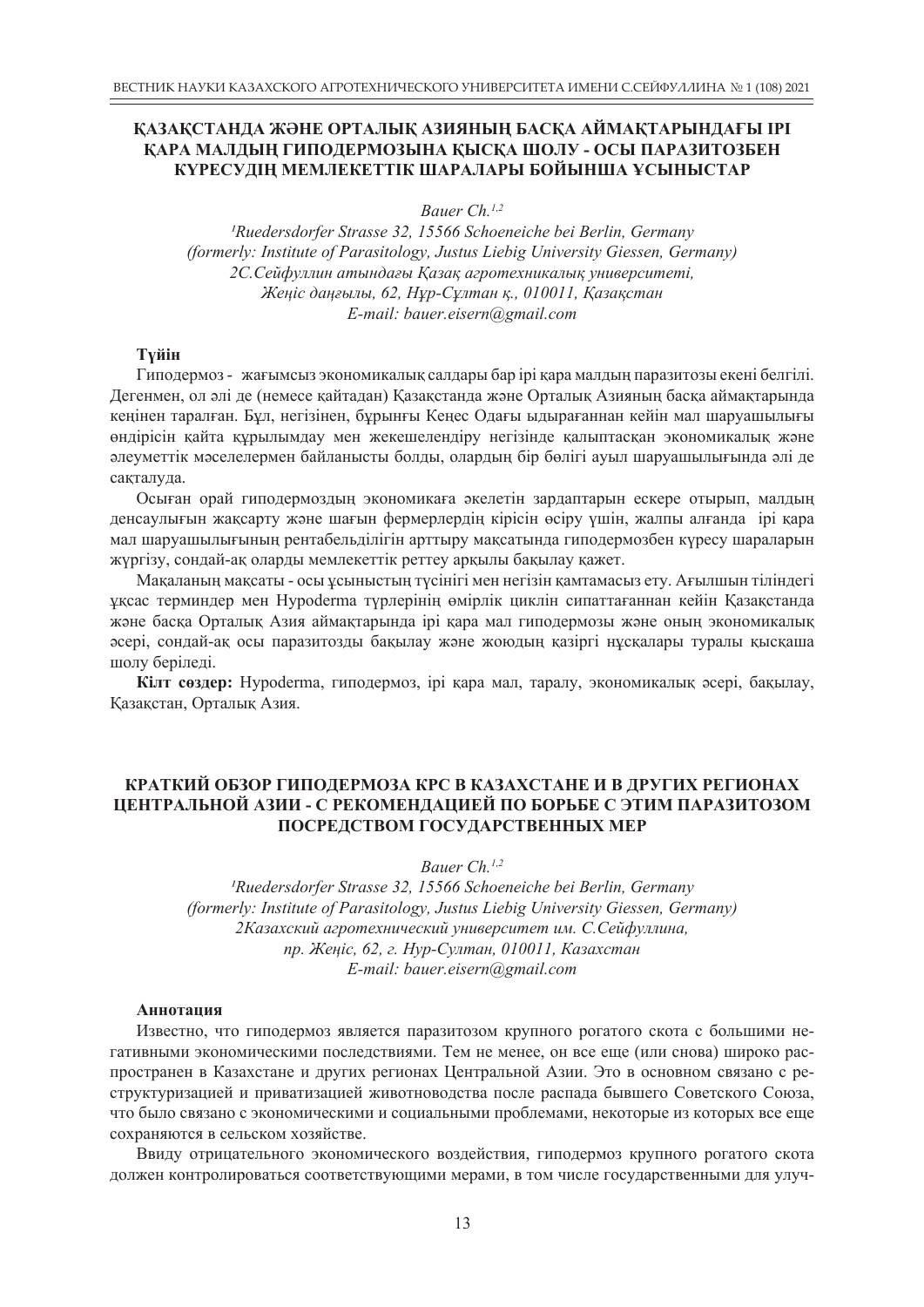шения здоровья животных и увеличения доходов мелких фермеров в частности, и рентабельности животноводства в целом.

Цель данной статьи - дать понимание и основу для этой рекомендации. После описания родственных английских терминов и жизненного цикла видов Hypoderma дается краткий обзор возникновения гиподермоза крупного рогатого скота в Казахстане и в других регионах Центральной Азии и его экономического воздействия, а также текущих вариантов контроля и искоренения этого паразитоза.

**Ключевые слова:** *Hypoderma,* гиподермоз, крупный рогатый скот, распространенность, экономические последствия, лечение, Казахстан, Средняя Азия.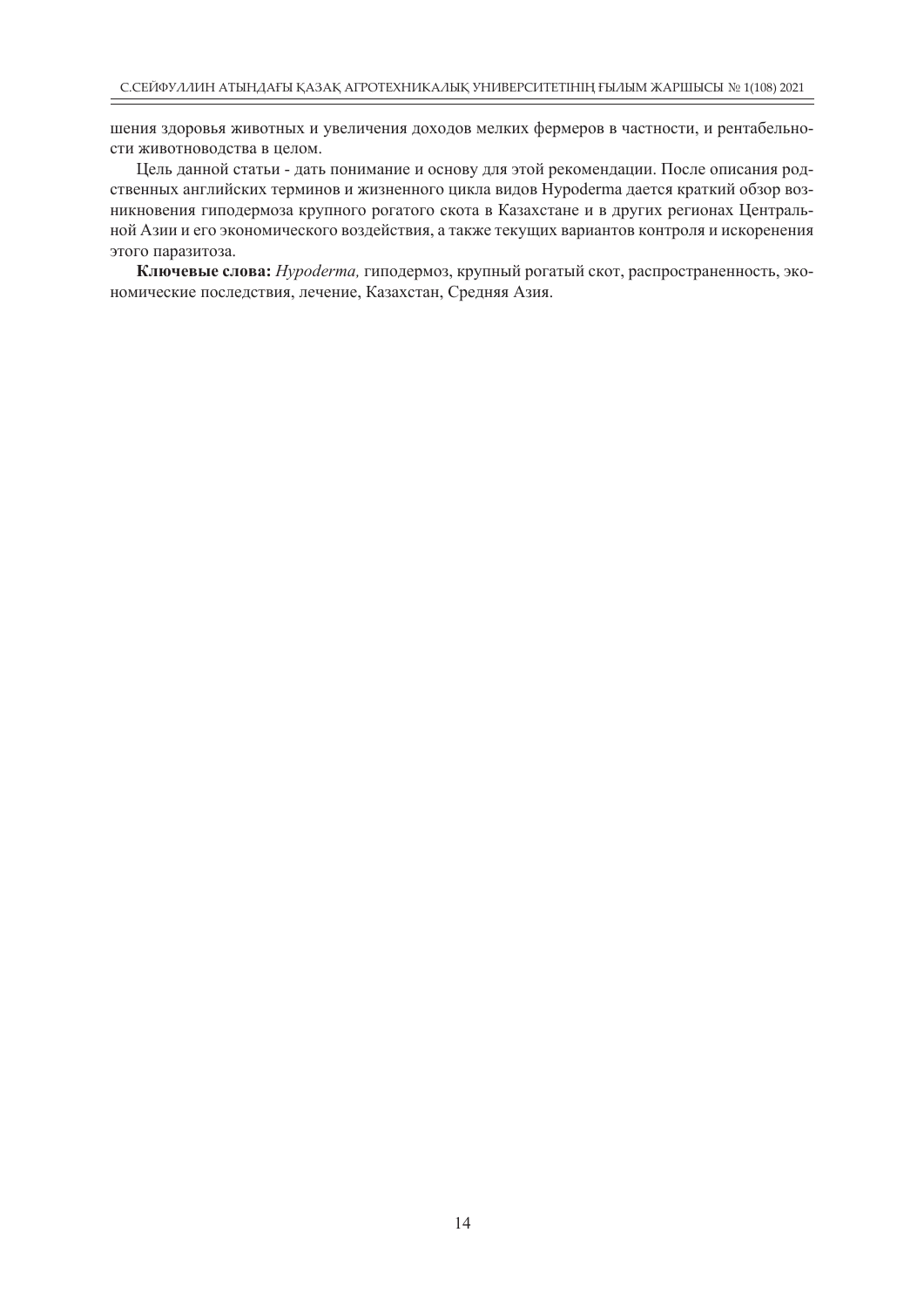#### **Уважаемый автор!**

В соответствии с приказом Министра образования и науки Республики Казахстан №170 от 30 апреля 2020 года, редакцией журнала «Вестник науки Казахского агротехнического университета имени С.Сейфулина» был разработан сайт с онлайн-системой подачи и рецензирования статей.

В этой связи при подаче статьи для публикации в журнале необходимо осуществить регистрацию в качестве автора на сайте журнала и загрузить статью, предлагаемую к рассмотрению на онлайн-платформе. Регистрация автора осуществляется по следующей ссылке: (видеоинструкция прилагается) http://bulletinofscience.kazatu.edu.kz/index.php/bulletinofscience/user/register

Видеоинструкция по регистрации автора https://www.youtube.com/watch?v=UeZlKY4bozg

#### **ТРЕБОВАНИЯ К НАУЧНЫМ СТАТЬЯМ ДЛЯ ПУБЛИКАЦИИ В ЖУРНАЛЕ «ВЕСТНИК НАУКИ КАЗАХСКОГО АГРОТЕХНИЧЕСКОГО УНИВЕРСИТЕТА ИМ.С.СЕЙФУЛЛИНА»**

*Редакция журнала просит авторов ознакомиться с правилами и придерживаться их при подготовке работ, направляемых в журнал.* 

Научный журнал «Вестник науки Казахского агротехнического университета им. С.Сейфуллина» издается с 1994 года выходит 4 раза в год. Журнал принимает статьи последующим направлениям:

- Сельскохозяйственные науки;
- Ветеринарные науки;
- Биологические науки;
- Технические науки;
- Гуманитарные науки;
- Экономические науки.

#### **Порядок оформления статей**

К публикации принимаются статьи по научным направлениям журнала, ранее нигде не опубликованные. Одному автору разрешается только одна публикация в одном журнале. Статья представляется в электронном формате (в форматах .doc, .docx) посредством ее загрузки через функционал сайта журнала (Open Journal System) (инструкция по размещению публикации по следующей ссылке: https://youtu.be/mYZnWUSxOL8?list=PLeLU2OkoHcK2QbehUeOfC7Qp6hyS H6717&t=2

#### *Структура и оформление статьи:*

1. УДК;

2. Название статьи должно быть представлено на русском, казахском и английском языках, оформляется жирным шрифтом прописными буквами, выравнивание – по центру;

3. Информация об авторе (-ах)- Инициалы и фамилия, – выравнивание по центру. Выделить основного автора полиграфическими средствами (жирным шрифтом).

4. Полное наименование организации, город, страна - выравнивание по центру, курсив.

5. Электронный адрес (E-mail) основного автора;

6. Аннотация текста публикуемого материала предоставляется на 3 (трех) языках объемом не менее 100 и не более 300 слов.

Слово «Аннотация» на 3 (трех) языках должен соответствовать формату: на русском языке «аннотация»; на казахском языке - «түйін»; на английском языке «abstract».

7. Ключевые слова (7 слов или словосочетаний). «Ключевые слова» в структуре статьи на казахском языке должны соответствовать формату «кілт сөздер». 8. Полный текст статьи: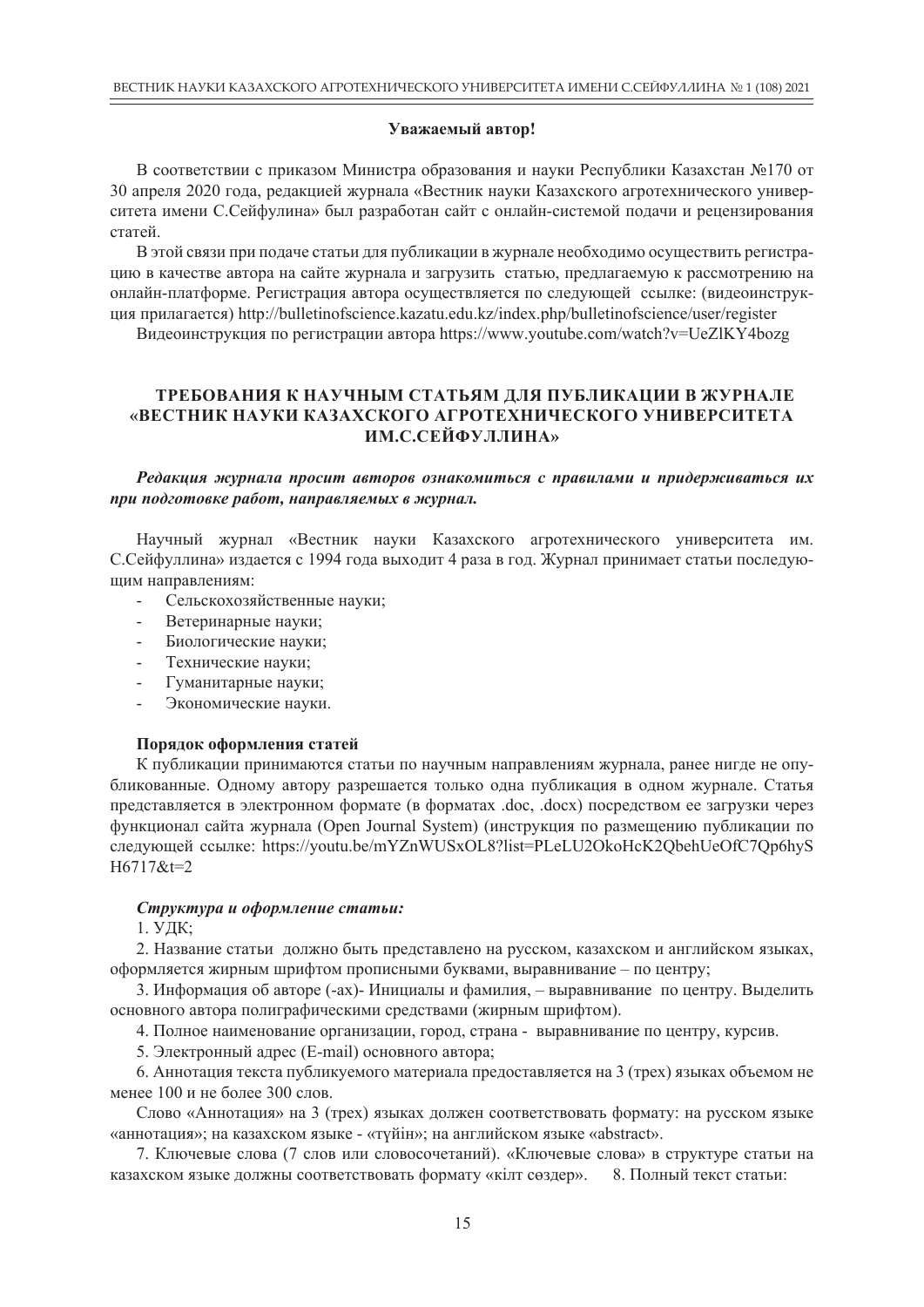- Введение;
- Определение объекта, предмета, целей, задач работы;
- Материалы, гипотезы, этапы, применяемые методы исследований и значения работы;
- Результаты исследования;
- Обсуждение результатов и заключение;
- 9. Список литературы;

10. Благодарность (Acknowledgement): в разделе необходимо отразить информацию о публикации статьи в рамках реализации грантового или иного финансирования, либо указываются слова благодарности коллегам или иным лицам, при содействии которых проводилось исследование и т.п.

#### **О содержании статьи**

Статья должна содержать только оригинальный материал, отражающий результаты исследований автора/-ов. Объем аннотации составляет не менее 100 и не более 300 слов на казахском, русском и английском языках.

Для публикации принимаются рукописи статей объемом 7-12 страниц (включая рисунки и таблицы) на одном из следующих языков: казахском, русском, английском. Текст должен быть набран в редакторе Microsoft Word, шрифт Times New Roman размера 14,одинарный интервал. Абзацный отступ-1,25.

Текст следует печатать, соблюдая следующие размеры полей: верхнее и нижнее  $-2$  см, левое и правое - 2 см. Выравнивание - по ширине (с автоматической расстановкой переносов).

В верхнем левом углу листа проставляется УДК. Ниже, выравнивание по центру – заглавным буквами название статьи, ниже через один интервал выравнивание по центру инициалы, фамилия автора(-ов) (не более 5 соавторов), строкой ниже полное название организации(й), через запятую необходимо указать город, наименование страны (для иностранных авторов). Далее ниже через строку помещается текст аннотации (не менее 100 и не более 300 слов) и ключевые слова на языке текста публикуемого материала (7слов/словосочетаний). Ещё через строку помещают основной текст статьи.

При написании аннотации на русском языке, необходимо привести аннотацию на казахском и английском языках, если статья на казахском языке, то аннотация на русском и английском языках, если же статья написана на английском языке, то аннотация приводится на трех языках.

- в аннотации должны быть отражены следующие моменты: актуальность, тема и цель научного исследования, описание научной и практической значимости работы, краткое описание методов и методологии исследования, основные результаты и выводы исследовательской работы, ценность проведенного исследования (внесенный вклад данной работы в соответствующую область знаний), а также практическое значение итогов работы.

1**. Введение (Introduction).** Этот раздел должен включать краткий литературный обзор, актуальность темы или проблемы. Необходимо описать обоснование выбора темы на основе опыта предшественников, а также привести формулировку конкретных вопросов или гипотезы.

**2. Материалы и методы исследований (Material and methods).** Данный раздел должен соответствовать следующим критериям:

- представленные методы должны быть воспроизводимыми;
- кратко описывать используемые методы, не вдаваясь в методологические особенности;
- для стандартных методов обязательна ссылка на источник;
- при использовании нового метода требуется его подробное описание.

**3. Результаты (Results).** В данном разделе необходимо четко обозначить суть статьи и привести анализ полученных результатов исследований и конкретных рекомендаций. Результаты проведенного исследования необходимо охарактеризовать достаточно полно, чтобы читатель мог проследить его этапы и оценить обоснованность сделанных автором выводов. Результаты при необходимости подтверждаются иллюстрациями — таблицами, графиками, рисунками, которые представляют исходный материал или доказательства в структурированном/графическом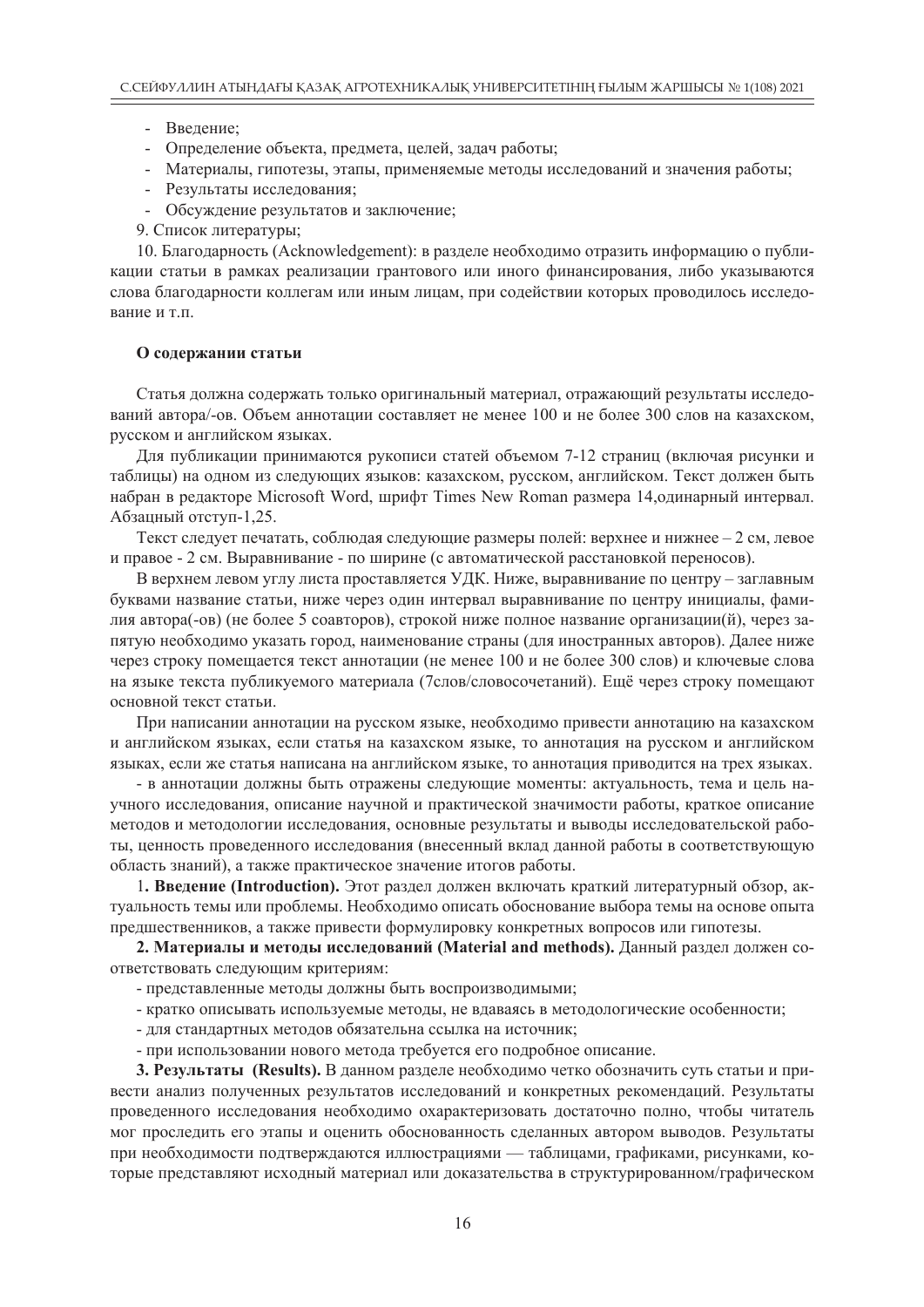виде.

#### **4. Обсуждение результатов и заключение (Discussion and conclusion).**

Раздел включает обобщение и подведение итогов работы, подтверждение истинности выдвигаемого утверждения, высказанного автором, и заключение автора об изменении научного знания с учетом полученных результатов. Выводы не должны быть абстрактными, они должны быть использованы для обобщения результатов исследования в той или иной научной области, с описанием предложений или возможностей дальнейшей работы. Обсуждение не должно повторять описание результатов исследования.

**5. Список литературы (References).** Важно использовать международные актуальные источники, не менее 50% источников из базы данных Web of Science и/ или Scopus. А также ссылки в тексте должны соответствовать источникам в списке библиографии, избегайте самоцитирования на уровне автора и журнала.

- после литературы на языке статьи (кроме англ.) приводится REFERENCES, литература в латинской транслитерации;

- если статья на англ. языке, то источники только на русском и казахском языке даются в латинской транслитерации;

Список литературы должен быть пронумерован в порядке цитирования или в порядке английского алфавита, а также должен содержать только источники (), на которые имеются ссылки в тексте работы. Не допускаются ссылки на неопубликованные работы.

Оформление списка литературы: Осуществляется в соответствии с общими требованиями и правилами составления по ГОСТ 7.1-2003 СИБИД. Библиографическая запись. Библиографическое описание. Общие требования и правила составления принятых Межгосударственным Советом по стандартизации, метрологии и сертификации (протокол №2 от 2 июля 2003 г. (docs.cntd. ru)

После списка литературы приводится References транслитерированный список литературы, в случае если литература на английском языке, то транслитерация не осуществляется. Транслитерация с использованием онлайн переводчика по ссылке http://translit-online.ru. Данный переводчик не проводит транслитерацию специфических букв казахского алфавита. Здесь после транслитерации казахского текста должны провести корректировку, руководствуясь правилами:

|  |  | $\Theta$ F H $\Theta$ Y $\gamma$ K i |  |
|--|--|--------------------------------------|--|
|  |  | ar no y y k <mark>A</mark>           |  |

*Формулы.* Простые внутристрочные и однострочные формулы должны быть набраны символами без использования специальных редакторов (допускается использование специальных символов из шрифтов Symbol, GreekMathSymbols, Math-PS,Math A Mathematica BTT). Сложные и многострочные формулы должны быть целиком набраны в редакторе формул Microsoft Equation 2.0, 3.0. Не допускается набор – часть формулы символами, а часть – в редакторе формул.

*Список литературы.* В тексте должны содержаться ссылки на источники информации *(не менее 10, и не более 25 источников).* Список использованных источников должен содержать 50% из баз данных Web of Science и/или Scopus. Ниже основного текста (или текстов примечаний) печатается по центру заглавие «Список литературы» и через строку помещается пронумерованный перечень источников в порядке ссылок по тексту в соответствии с действующими требованиями к библиографическому описанию. В одном пункте перечня следует указывать только один источник информации. Ссылки на источники информации оформляются числами, заключенными в квадратные скобки (например, [1, с.15]).

*Таблицы помещаются по тексту.* Нумерация таблиц производится в порядке ссылок по тексту. Нумерационный заголовок таблицы набирается нежирным шрифтом с выравниванием по левому краю (например, Таблица 1). Тематический заголовок (если имеется) размещается на этой же строке нежирным шрифтом с выравниванием по левому краю. Ссылка на таблицу в основном тексте оформляется нежирным шрифтом в скобках - например, (таблица 1). Если таблица имеет большой объем, она может быть помещена на отдельной странице, а в том случае, когда она имеет значительную ширину на странице с альбомной ориентацией.

*Рисунки размещаются по тексту.* Нумерация рисунков производится в порядке ссылок по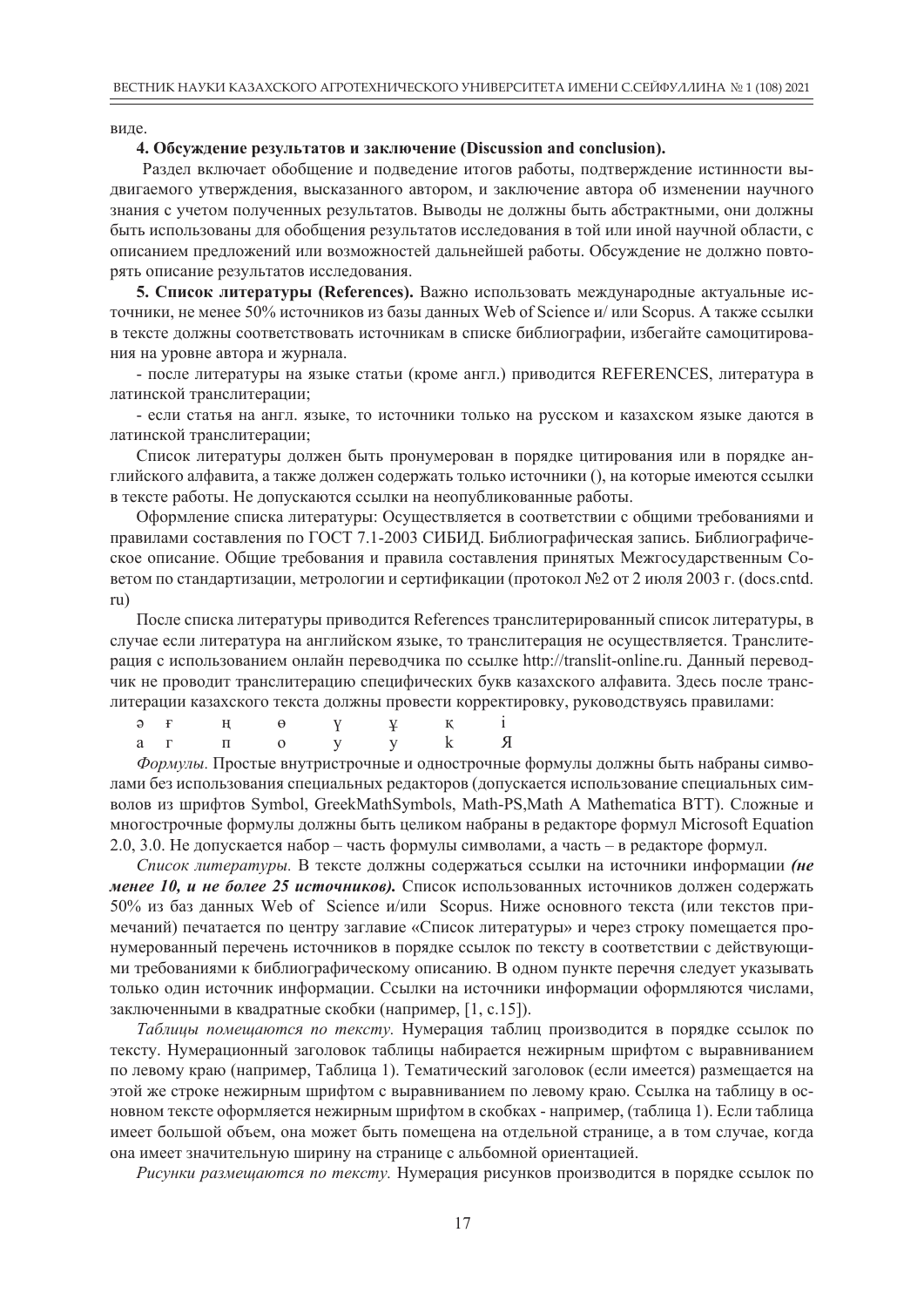тексту. Нумерационный заголовок набирается нежирным шрифтом с выравниванием по центру (например, Рисунок 1). Тематический заголовок (если имеется) размещается в той же строке сразу же после нумерационного заголовка (например, Рисунок 1 - Зависимость…). Ссылка на рисунок в основном тексте оформляется нежирным шрифтом в скобках - например, (рисунок 1). Если рисунок имеет большой формат, он должен быть помещен на отдельной странице, а в том случае, когда он имеет значительную ширину – на странице с альбомной ориентацией. Рисунки могут быть сканированными с оригинала (150 spi в градациях серого) или выполнены средствам и компьютерной графики. Подписи к рисункам должны быть выполнены непосредственно под рисунком.

#### **Информация по оплате публикации**

Оплата производится после принятия редакцией статьи на издание.

Размер оплаты за размещение статей в журнале «Вестник науки КАТУ им.С.Сейфуллина установлен на основании решения приказа № 268-H от 25.05.2021 года в размере 1000 (одна тысяча) тенге за 1 (одну) страницу для авторов публикаций ППС Университета так и иных сторонних организаций. Оплата производится в кассах Народного банка, с пометкой «За публикацию статьи».

**Оплата.** Авторам, получившим положительное заключение к публиковации статьи, необходимо произвести оплату по следующим реквизитам.

#### **Реквизиты НАО «КАТУ им. С.Сейфуллина» в АО «Народный банк Казахстана»**

РНН620300249590 БИН070740004377 ИИКKZ446010111000037373KZTИ ИКKZ536010111000212490RURИИ КKZ596010111000215292EURИИК KZ866010111000215291USDБИКHS BKKZKX, Код16 КНП: 890 Банк: АРФАО№119900 «Народный Банк Казахстана» Свидетельство о постановке на учет по НДС, серия 62001, №0003805, от 20.10.2009г. Контактный телефон: 8(7172)31-02-45; e-mail: vestnik\_katu@kazatu.kz Адрес: 010011, Республика Казахстан, г. Нур-Султан, пр. Жеңіс, 62

Статьи, переведенные через автопереводчик с допущением многочисленных грамматических и орфографических ошибок и не соответствующие указанным требованиям, к публикации не принимаются.

Для публикации статей необходимо предоставлять соответствующие документы в редакцию журнала до 20 числа каждого квартала (20 февраля, 20 мая, 20 августа, 20 ноября).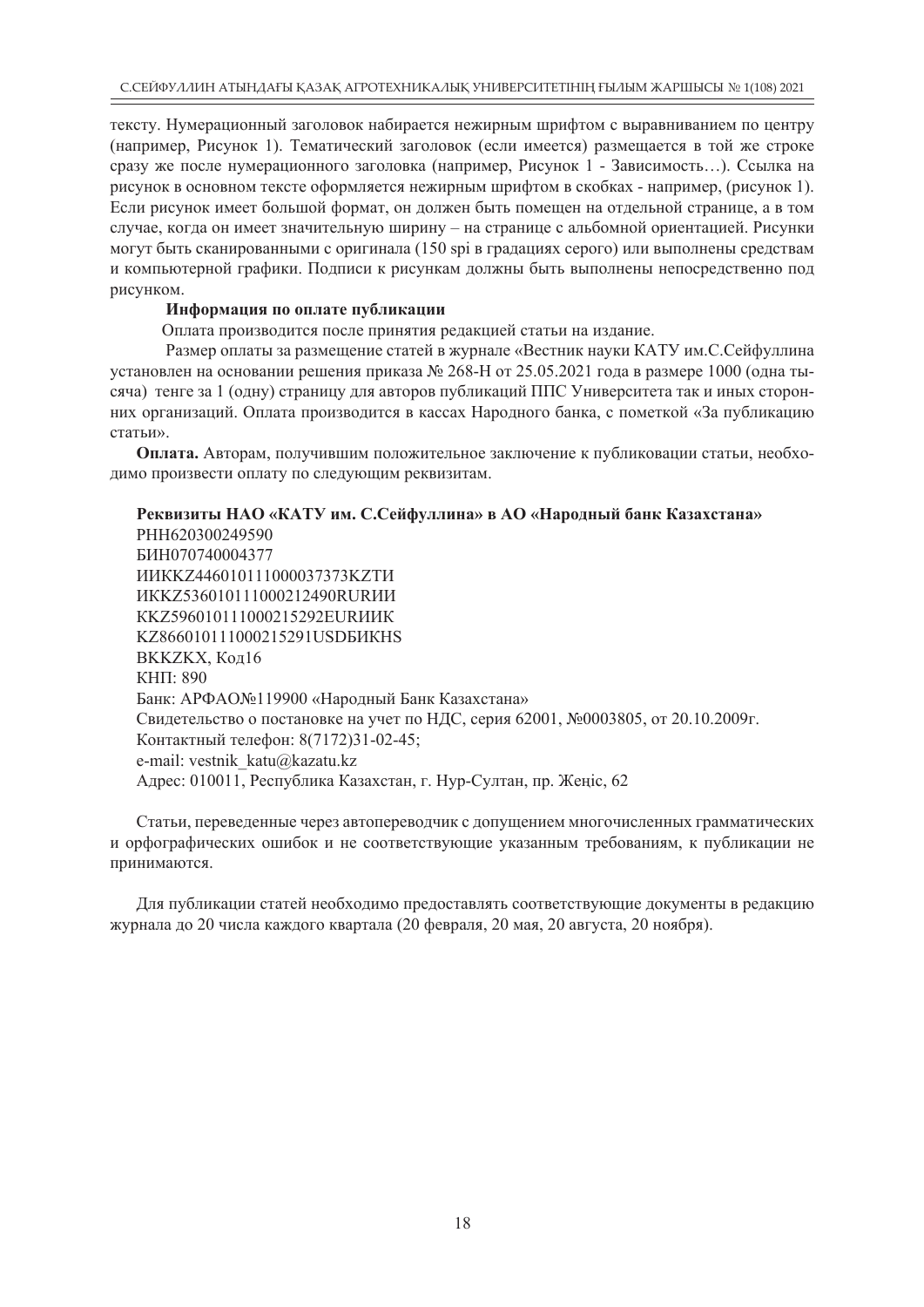#### **Образец оформления статьи**

#### **УДК (ӘОЖ), (UTC) 577.2:577.29**

#### **ИДЕНТИФИКАЦИЯ ГЕНОВ ПШЕНИЦЫ, ОБУСЛАВЛИВАЮЩИХ УСТОЙЧИВОСТЬ ПО ОТНОШЕНИЮ К ПАТОГЕННЫМ ГРИБАМ**

#### *Абдуллоев Ф.М1., Киян В.С2*

*1Научно-исследовательская платформа сельскохозяйственной биотехнологии Казахский агротехнический университет им. С. Сейфуллина г. Нур-Султан, Казахстан 2Назарбаев университет, г. Нур-Султан, Казахстан E-mail: 1abdulloev\_f@mail.ru*

#### **Аннотация**

Автор статьи на основе собственно проведенных исследований доказывает, что наличие генов устойчивости пшеницы к патогенным грибам является ключевым фактором для использования в селекционной работе. В статье представлены результаты идентификации генов пшеницы Sr32, Bt9 и Bt10 отвечающих засухоустойчивость к патогенным грибам, вызывающим заболевания стеблевой ржавчины, а также твердой головни…[100-300 слов].

**Ключевые слова:** гены устойчивости, стеблевая ржавчина, твердая головня, патогенные микроскопические грибы, электрофорез, ПЦР, пшеница (7 слов или словосочетания).

**Основной текст** статьи должен содержать:

- введение,
- материалы и методы исследований,
- результаты,
- обсуждение результатов,
- заключение/выводы.

#### **Список литературы**

#### **БИДАЙДЫҢ ПАТОГЕНДІК САҢЫРАУҚҰЛАҚТАРҒА ТӨЗІМДІЛІГІН АНЫҚТАЙТЫН ГЕНДЕРДІ ИДЕНТИФИКАЦИЯЛАУ**

#### *Абдуллоев Ф.М1., Киян В.С.2*

*1Ауылшаруашылық биотехнологиясының ғылыми-зерттеу платформасы С. Сейфуллин атындағы Қазақ агротехникалық университеті, Нұр-Султан қ., Қазақстан 2 Назарбаев университеті, Нұр-Сұлтан қ., Қазақстан E-mail: 1abdulloev\_f@mail.ru*

#### **Түйін**

Мақалада автор өзінің зерттеуі негізінде бидайдың патогенді саңырауқұлақтарға төзімді гендердің болуы тұқымдық жұмыстарда пайдаланудың шешуші факторы екендігін дәлелдейді. Бидай гендерін идентификациялау нәтижелері Sr32, Bt9 және Bt10 гендердің саңырауқұлақтарда сабақ таты, тозаңды қара күйе ауруларының төзімділігін тудыратыны дәлелденеді [100-300 сөз].

**Кілт сөздер:** төзімді гендер, сабақ таты, патогендік микроскопиялық саңырауқұлақтар, электрофорез, бидай, ПТР, тозаңды қара күйе. ( 7 сөз немесе сөз тіркесі)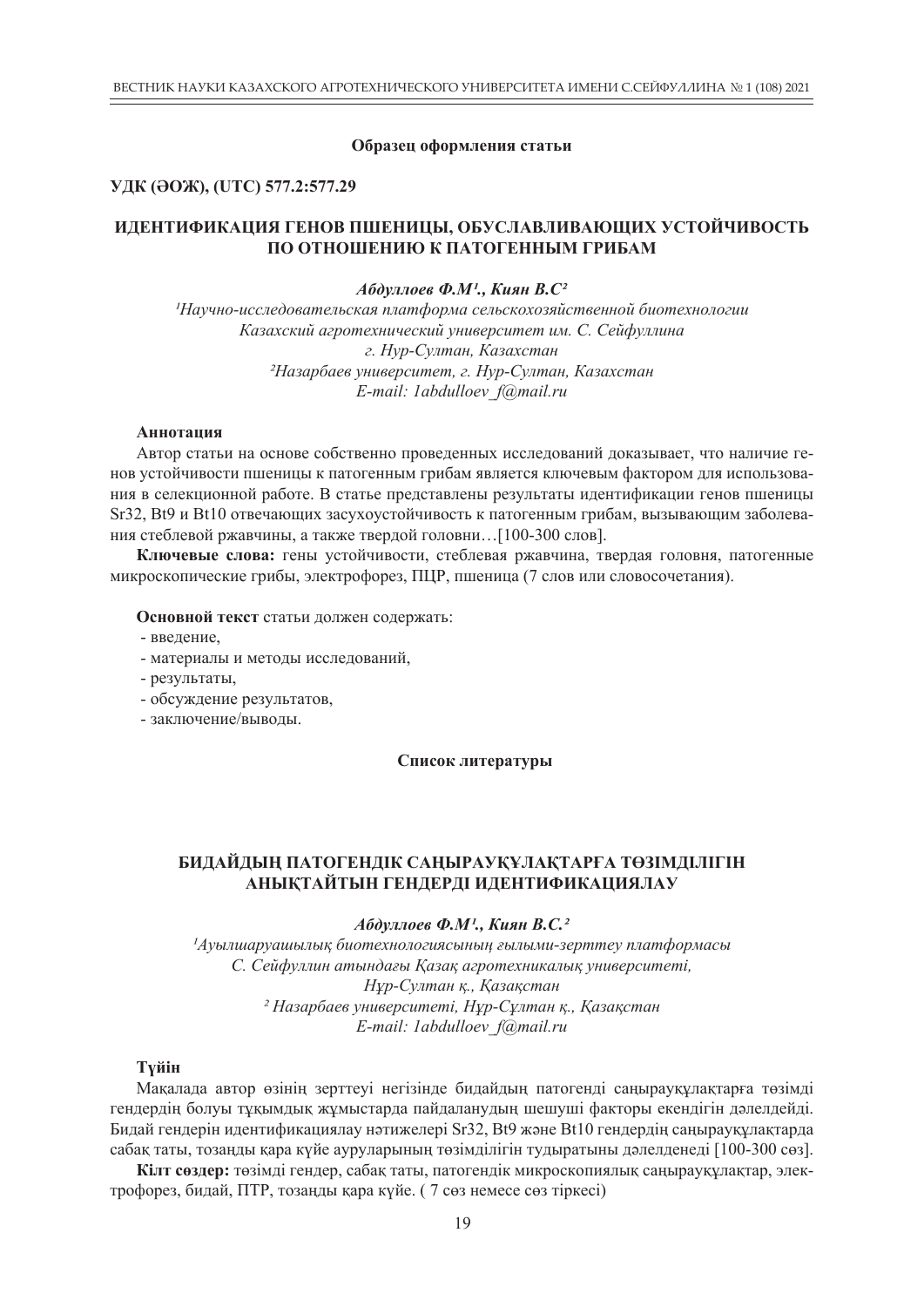#### **IDENTIFICATION OF GENES THAT DETERMINE THE RESISTANCE OF WHEAT TO PATHOGENIC FUNGI**

#### *Abdulloev F.M1., Kiyan V. S.2*

*1Scientific research platform for agricultural biotechnology, S. Seifullin Kazakh Agrotechnical University", Nur-Sultan, Kazakhstan, 2 Nazarbayev University, Nur-Sultan, Kazakhstan E-mail: 1abdulloev\_f@mail.ru*

#### **Abstract**

The author of the article proves on the basis of the actual research that the presence of wheat resistance genes to pathogenic fungi is a key factor for use in breeding work. The article presents the results of identification of wheat genes Sr32, Bt9 and Bt10 responsible for resistance to pathogenic fungi that cause diseases of stem rust, as well as hard smut [100-300 words].

 **Keywords:** resistance genes, stem rust, hard smut, pathogenic microscopic fungi, electrophoresis, wheat, PCR  $(7 \text{ words and sentences})$ .

**Далее приводятся сведения по каждому из авторов (научное звание, ученая степень, место работы, служебный адрес, телефон, электронная почта).**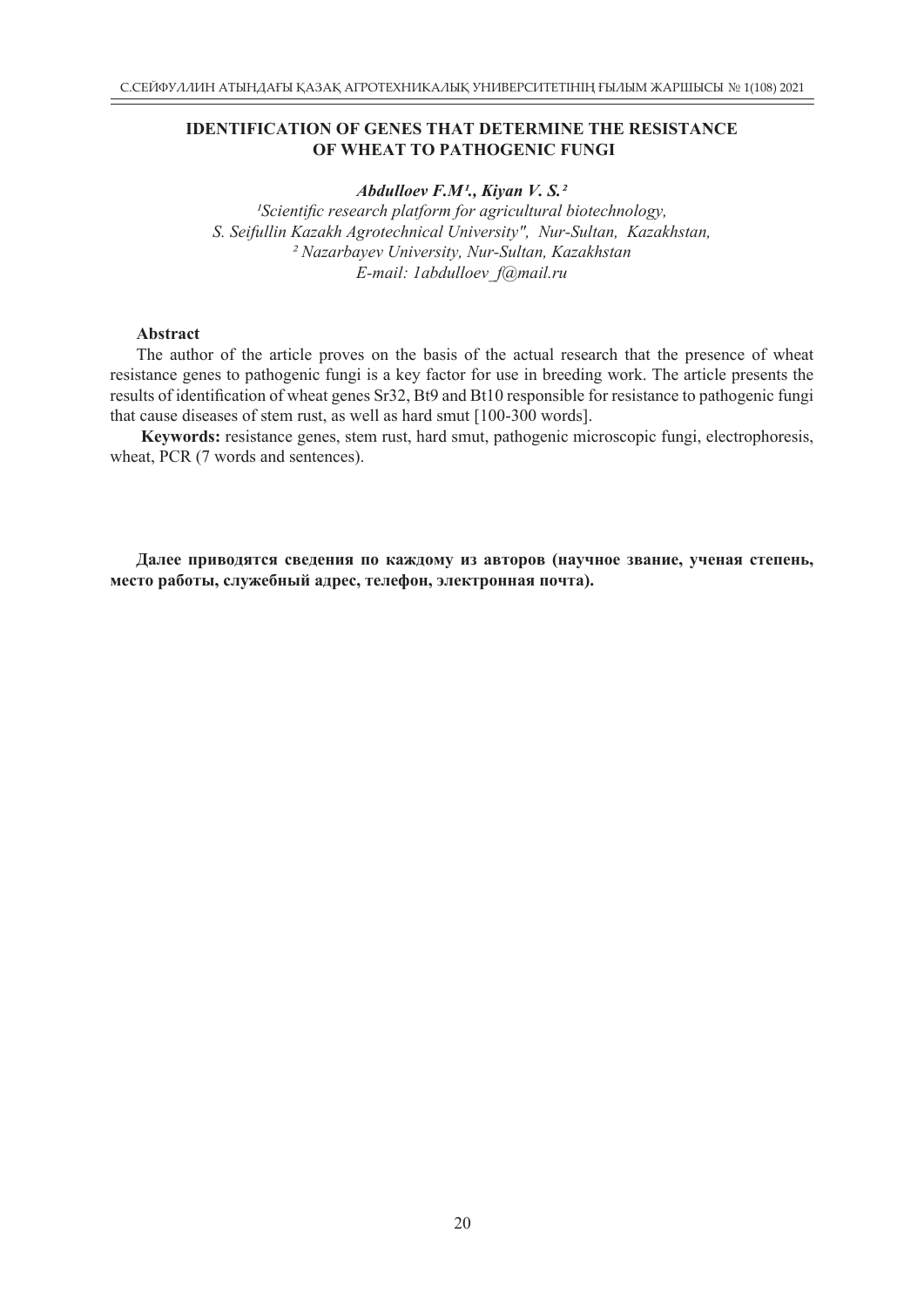### **МАЗМҰНЫ**

#### *ВЕТЕРИНАРЛЫҚ ҒЫЛЫМДАР*

#### *Bauer Ch.*

BRIEF OVERVIEW OF BOVINE HYPODERMOSIS IN KAZAKHSTAN AND OTHER CENTRAL ASIAN REGIONS - WITH A RECOMMENDATION TO CONTROL THIS PARASITOSIS BY GOVERNMENT SUPPORT 4